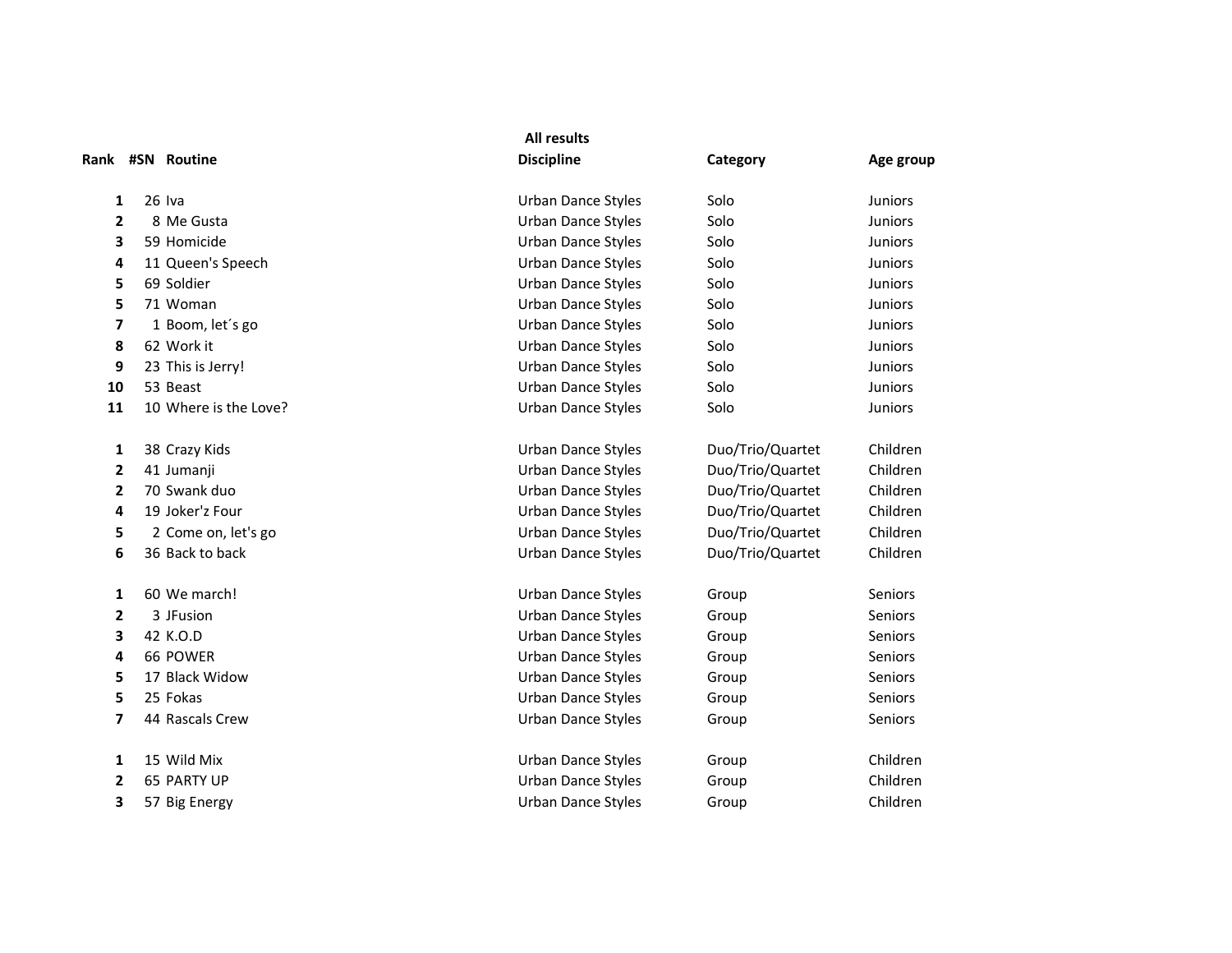| 4  | 43 Lil Generals        | Urban Dance Styles        | Group            | Children       |
|----|------------------------|---------------------------|------------------|----------------|
| 4  | 68 MEGAKIDZ            | Urban Dance Styles        | Group            | Children       |
| 6  | 4 Break into           | <b>Urban Dance Styles</b> | Group            | Children       |
| 1  | 58 Bell Girls Show     | Urban Dance Styles        | Duo/Trio/Quartet | Juniors        |
| 2  | 34 MD Energy           | Urban Dance Styles        | Duo/Trio/Quartet | Juniors        |
| 3  | 5 In YOUR Face         | Urban Dance Styles        | Duo/Trio/Quartet | Juniors        |
| 3  | 24 CV                  | <b>Urban Dance Styles</b> | Duo/Trio/Quartet | <b>Juniors</b> |
| 3  | 46 Siblings power      | <b>Urban Dance Styles</b> | Duo/Trio/Quartet | <b>Juniors</b> |
| 6  | 16 Besties             | <b>Urban Dance Styles</b> | Duo/Trio/Quartet | Juniors        |
| 7  | 33 How she moving      | Urban Dance Styles        | Duo/Trio/Quartet | Juniors        |
| 8  | 6 Make it Blue         | Urban Dance Styles        | Duo/Trio/Quartet | Juniors        |
| 8  | 63 AEN                 | Urban Dance Styles        | Duo/Trio/Quartet | Juniors        |
| 10 | 14 Kolibri style       | <b>Urban Dance Styles</b> | Duo/Trio/Quartet | <b>Juniors</b> |
| 11 | 39 Harley and Joker    | <b>Urban Dance Styles</b> | Duo/Trio/Quartet | <b>Juniors</b> |
| 12 | 13 Work your Body      | Urban Dance Styles        | Duo/Trio/Quartet | Juniors        |
| 13 | 77 Tokyo Girls         | Urban Dance Styles        | Duo/Trio/Quartet | Juniors        |
| 1  | 54 Antonio             | <b>Urban Dance Styles</b> | Solo             | Children       |
| 2  | 7 The Real Slim Shady? | <b>Urban Dance Styles</b> | Solo             | Children       |
| 3  | 67 How you like that   | <b>Urban Dance Styles</b> | Solo             | Children       |
| 4  | 30 Ice ice baby        | Urban Dance Styles        | Solo             | Children       |
| 4  | 74 ANDRA               | Urban Dance Styles        | Solo             | Children       |
| 1  | 81 Uready              | <b>Urban Dance Styles</b> | Solo             | Seniors        |
| 2  | 9 Missy Elliott Deluxe | <b>Urban Dance Styles</b> | Solo             | Seniors        |
| З  | 22 Redster             | Urban Dance Styles        | Solo             | Seniors        |
| 4  | 64 Let's play a game   | Urban Dance Styles        | Solo             | Seniors        |
| 5  | 55 Anna                | <b>Urban Dance Styles</b> | Solo             | Seniors        |
| 1  | 21 MegaCrew            | <b>Urban Dance Styles</b> | Formation        | Seniors        |
| 2  | 52 Mega D-Strict       | Urban Dance Styles        | Formation        | Seniors        |
| 3  | 50 Unlimited           | <b>Urban Dance Styles</b> | Formation        | <b>Seniors</b> |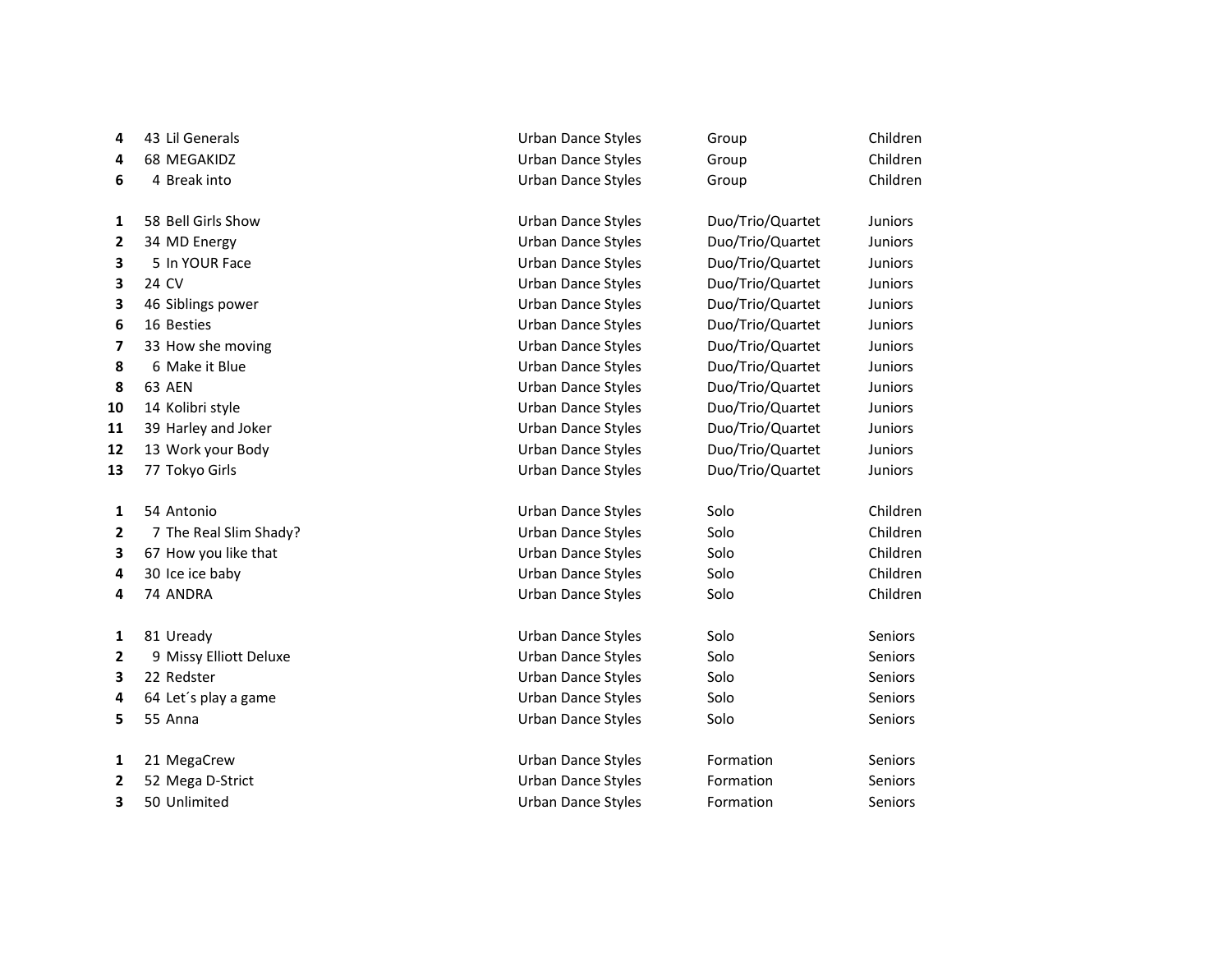| 4  | 12 Put it down               | <b>Urban Dance Styles</b> | Formation        | Seniors        |
|----|------------------------------|---------------------------|------------------|----------------|
| 5  | 76 Girls run the world       | <b>Urban Dance Styles</b> | Formation        | Seniors        |
| 1  | 45 Street Love               | Urban Dance Styles        | Duo/Trio/Quartet | Seniors        |
| 2  | 48 Here we go                | <b>Urban Dance Styles</b> | Duo/Trio/Quartet | Seniors        |
| 3  | 18 Final 3                   | <b>Urban Dance Styles</b> | Duo/Trio/Quartet | Seniors        |
| 3  | 27 RandM                     | <b>Urban Dance Styles</b> | Duo/Trio/Quartet | Seniors        |
| 5  | 40 Heat Wave                 | <b>Urban Dance Styles</b> | Duo/Trio/Quartet | Seniors        |
| 1  | 51 Mini D-Strict             | <b>Urban Dance Styles</b> | Group            | Juniors        |
| 2  | 72 Spirity JR.               | <b>Urban Dance Styles</b> | Group            | Juniors        |
| 3  | 28 Vault 1220                | <b>Urban Dance Styles</b> | Group            | Juniors        |
| 3  | 78 Hot Dogs                  | <b>Urban Dance Styles</b> | Group            | Juniors        |
| 5  | 61 No. 1                     | <b>Urban Dance Styles</b> | Group            | Juniors        |
| 6  | 35 Original Girls            | <b>Urban Dance Styles</b> | Group            | <b>Juniors</b> |
| 6  | 37 URBAN SHOW                | <b>Urban Dance Styles</b> | Group            | Juniors        |
| 8  | 20 Jordan's Crew             | <b>Urban Dance Styles</b> | Group            | Juniors        |
| 9  | 32 Fab Five                  | Urban Dance Styles        | Group            | Juniors        |
| 9  | 73 MILKSHAKE by T-Dance FIRE | Urban Dance Styles        | Group            | <b>Juniors</b> |
| 11 | 79  five, 4, three, 2, one   | <b>Urban Dance Styles</b> | Group            | Juniors        |
| 1  | 29 B boy                     | <b>Urban Dance Styles</b> | Solo             | Mini           |
| 1  | 47 G-Fam'                    | <b>Urban Dance Styles</b> | Formation        | <b>Juniors</b> |
| 2  | 31 Do I fit in?              | Urban Dance Styles        | Formation        | Juniors        |
| 3  | 75 Acapulco                  | Urban Dance Styles        | Formation        | Juniors        |
| 1  | 56 Princess cuts             | <b>Urban Dance Styles</b> | Formation        | Children       |
| 1  | 83 Violet                    | Jazz                      | Solo             | Mini           |
| 2  | 82 Lazzarella                | Jazz                      | Solo             | Mini           |
| 1  | 86 Dancin' Fool              | Jazz                      | Solo             | Children       |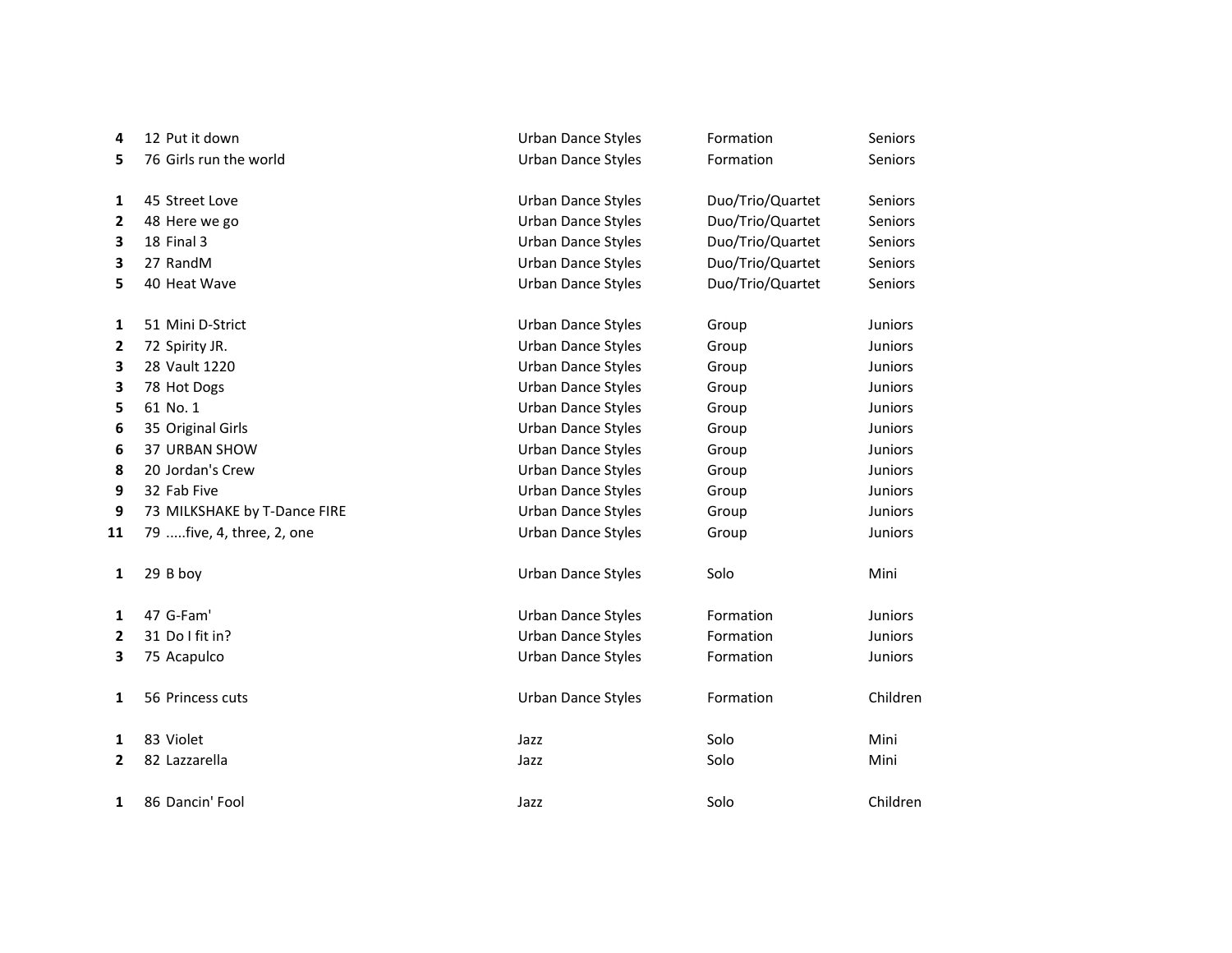| 2            | 84 Box of Secrets       | Jazz | Solo             | Children       |
|--------------|-------------------------|------|------------------|----------------|
| 3            | 85 Kitchen              | Jazz | Solo             | Children       |
| 4            | 87 Upside Down          | Jazz | Solo             | Children       |
| 5            | 88 Feel It Still        | Jazz | Solo             | Children       |
| 1            | 90 Cruella              | Jazz | Solo             | Juniors        |
| 2            | 91 Rain On Me           | Jazz | Solo             | <b>Juniors</b> |
| 3            | 89 Dangerous            | Jazz | Solo             | Juniors        |
| 1            | 99 Summertime           | Jazz | Solo             | Seniors        |
| 2            | 93 Revolver             | Jazz | Solo             | Seniors        |
| 3            | 96 Ain't no other man   | Jazz | Solo             | Seniors        |
| 4            | 95 If I Go              | Jazz | Solo             | Seniors        |
| 5            | 97 Keep On Falling      | Jazz | Solo             | Seniors        |
| 6            | 94 Sway                 | Jazz | Solo             | Seniors        |
| 7            | 101 Bla Bla Cha Cha Cha | Jazz | Solo             | Seniors        |
| 8            | 100 his eyes            | Jazz | Solo             | Seniors        |
| 9            | 92 Fever                | Jazz | Solo             | Seniors        |
| 10           | 98 Demons               | Jazz | Solo             | Seniors        |
| $\mathbf{1}$ | 102 Candyman            | Jazz | Duo/Trio/Quartet | Children       |
| $\mathbf{1}$ | 103 Britney Fever       | Jazz | Duo/Trio/Quartet | Juniors        |
| 1            | 105 Glam                | Jazz | Duo/Trio/Quartet | Seniors        |
| 2            | 104 Doses               | Jazz | Duo/Trio/Quartet | Seniors        |
|              | 1 106 Saxophone         | Jazz | Group            | Children       |
| 1            | 107 Black and Gold      | Jazz | Group            | Juniors        |
| 2            | 109 PIRATES             | Jazz | Group            | <b>Juniors</b> |
| з            | 110 Nanny               | Jazz | Group            | Juniors        |
| 4            | 108 End of Time         | Jazz | Group            | Juniors        |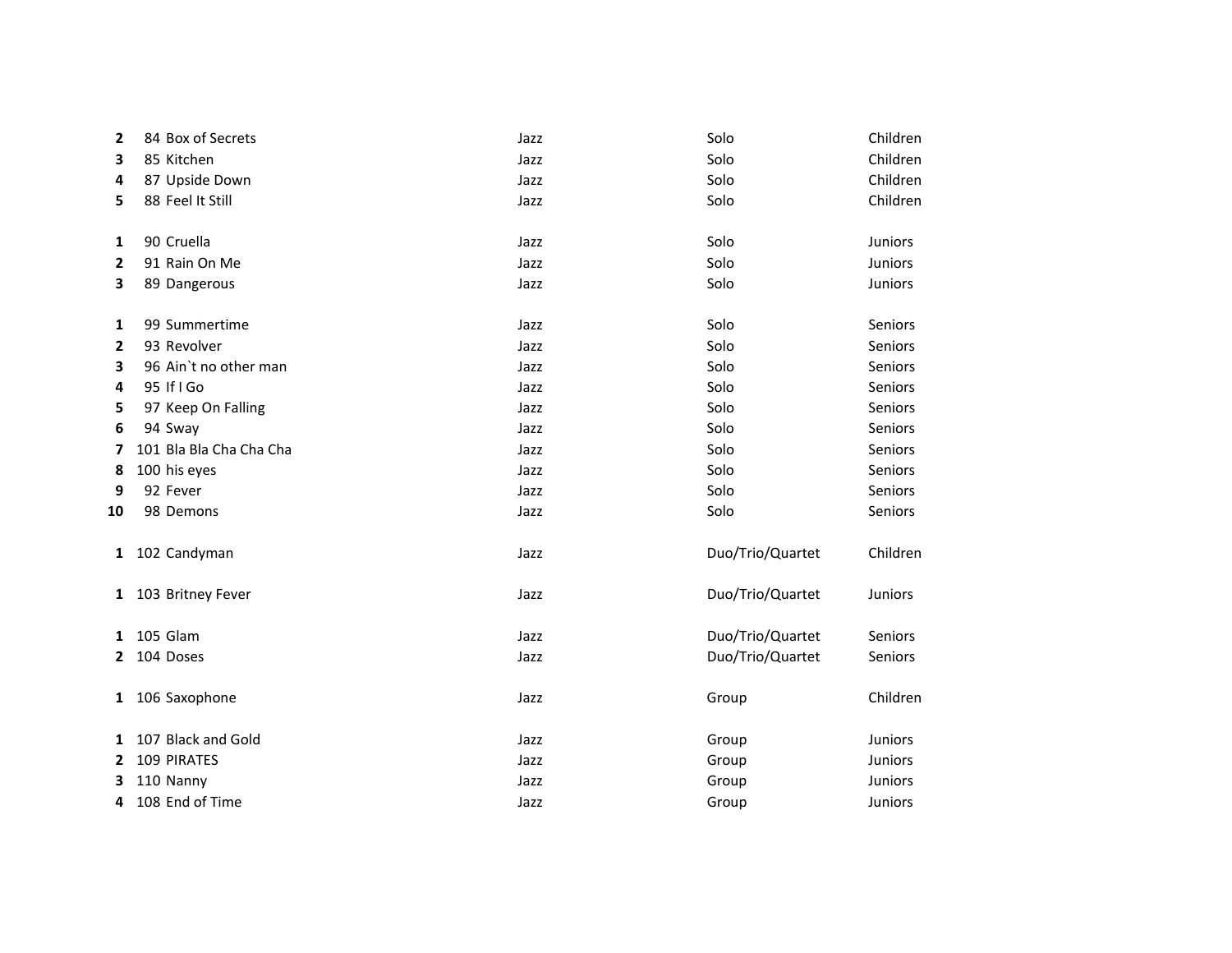| 1            | 112 It's time for Jazz             | Jazz | Group     | Seniors        |
|--------------|------------------------------------|------|-----------|----------------|
| 2            | 117 Gatsby                         | Jazz | Group     | <b>Seniors</b> |
| з            | 111 Manicure                       | Jazz | Group     | Seniors        |
| 4            | 115 Spectrum                       | Jazz | Group     | Seniors        |
| 5            | 113 R.E.S.P.E.C.T.                 | Jazz | Group     | Seniors        |
| 5            | 116 Hit the road Jack!             | Jazz | Group     | Seniors        |
| 7            | 114 Kick up your heels             | Jazz | Group     | Seniors        |
| $\mathbf{1}$ | 118 Vrăjitorii                     | Jazz | Formation | Mini           |
| 1            | 120 Burlesque                      | Jazz | Formation | <b>Juniors</b> |
|              | 2 121 Can't Get You out of My Head | Jazz | Formation | <b>Juniors</b> |
| 3.           | 119 New Dorp New Jazz              | Jazz | Formation | <b>Juniors</b> |
|              | 1 124 Pezsgős Dugó                 | Open | Solo      | Mini           |
| $\mathbf{2}$ | 125 The Little Match Girl          | Open | Solo      | Mini           |
| 3            | 123 Little girl                    | Open | Solo      | Mini           |
| 4            | 122 Hey now                        | Open | Solo      | Mini           |
| 1            | 139 Elastic Heart                  | Open | Solo      | Children       |
| $\mathbf{2}$ | 134 Átváltozás                     | Open | Solo      | Children       |
| з            | 135 Telefonkábel                   | Open | Solo      | Children       |
| 4            | 140 Soprano                        | Open | Solo      | Children       |
| 5            | 128 Titanium                       | Open | Solo      | Children       |
| 5            | 130 Rockin Robin                   | Open | Solo      | Children       |
| 7            | 127 Stone Cold                     | Open | Solo      | Children       |
| 8            | 136 And what now?!                 | Open | Solo      | Children       |
| 9            | 129 Poppy                          | Open | Solo      | Children       |
| 9            | 132 Magic Kiss                     | Open | Solo      | Children       |
| 9            | 138 Once upon a December           | Open | Solo      | Children       |
| 9            | 141 Faith                          | Open | Solo      | Children       |
| 13           | 126 First Dance                    | Open | Solo      | Children       |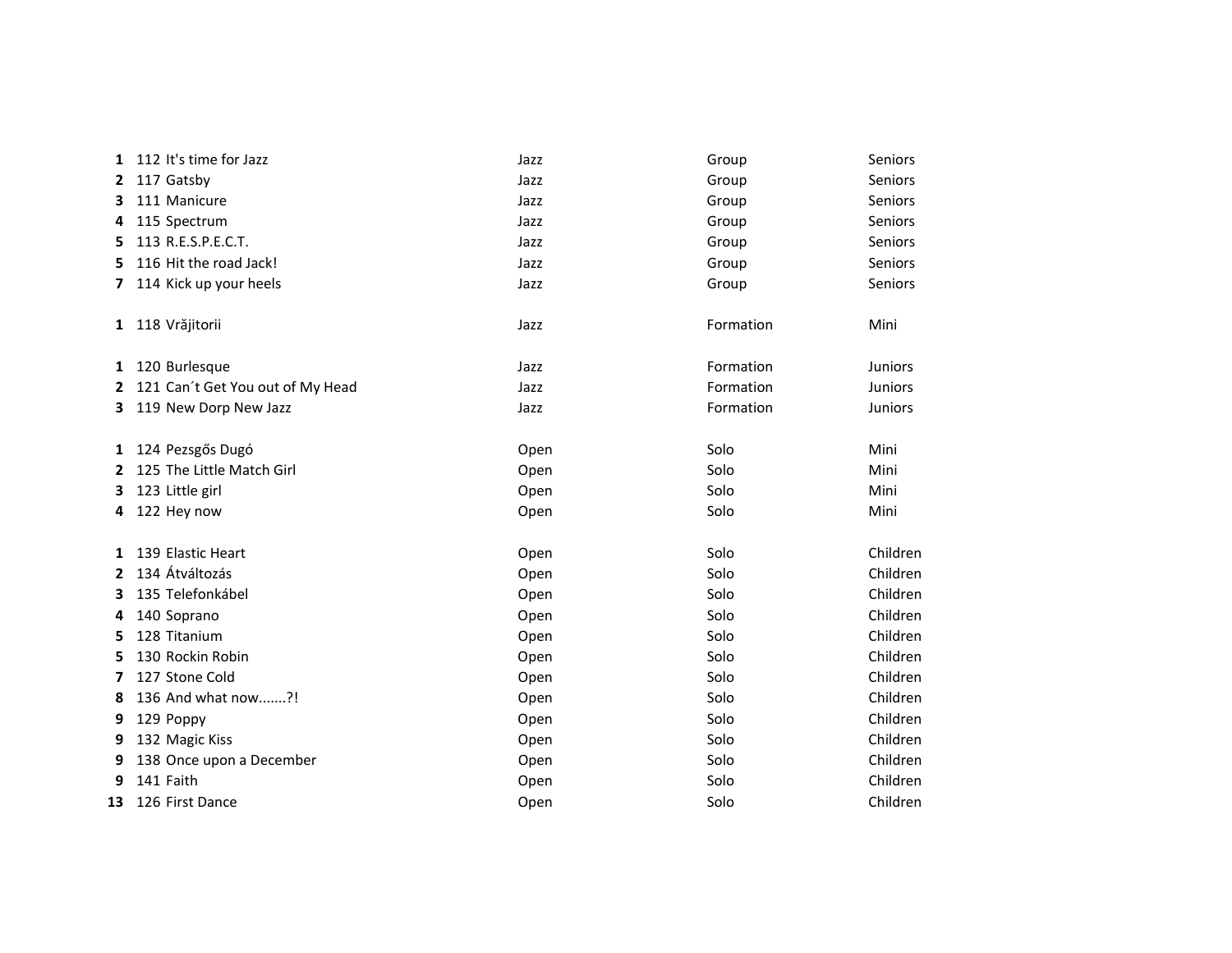| 14 | 131 Off My Mind        | Open | Solo | Children       |
|----|------------------------|------|------|----------------|
| 15 | 137 Gypsy              | Open | Solo | Children       |
|    |                        |      |      |                |
| 1  | 156 Touch              | Open | Solo | <b>Juniors</b> |
| 2  | 152 Hideaway           | Open | Solo | Juniors        |
| 3  | 157 Give Me A Break    | Open | Solo | Juniors        |
| 3  | 158 Charlie Chaplin    | Open | Solo | Juniors        |
| 5  | 153 I belong to nature | Open | Solo | <b>Juniors</b> |
| 6  | 150 Unstoppable        | Open | Solo | <b>Juniors</b> |
| 7  | 145 Suffer             | Open | Solo | Juniors        |
| 8  | 155 Phoenix            | Open | Solo | Juniors        |
| 9  | 142 Black and Gold     | Open | Solo | <b>Juniors</b> |
| 9  | 143 Closed             | Open | Solo | Juniors        |
| 9  | 146 Element Air        | Open | Solo | <b>Juniors</b> |
| 9  | 147 Element Fire       | Open | Solo | <b>Juniors</b> |
| 13 | 151 Sweet Dream        | Open | Solo | Juniors        |
| 13 | 154 Dream to fly       | Open | Solo | <b>Juniors</b> |
| 15 | 159 Mia                | Open | Solo | Juniors        |
| 16 | 144 One more light     | Open | Solo | <b>Juniors</b> |
| 17 | 148 Proud Mary         | Open | Solo | <b>Juniors</b> |
| 18 | 149 Toxic              | Open | Solo | <b>Juniors</b> |
| 1  | 180 House Of Keta      | Open | Solo | Seniors        |
| 2  | 175 They want us dead  | Open | Solo | Seniors        |
| з  | 161 Trigger            | Open | Solo | <b>Seniors</b> |
| 3  | 165 Face My Fears      | Open | Solo | Seniors        |
| 5  | 176 Body Love          | Open | Solo | Seniors        |
| 6  | 166 Ruby Blue          | Open | Solo | Seniors        |
| 7  | 164 Framing Britney    | Open | Solo | Seniors        |
| 7  | 170 Hands To Myself    | Open | Solo | Seniors        |
| 9  | 183 Mon Chéri          |      | Solo | <b>Seniors</b> |
|    | 160 Bad                | Open | Solo | Seniors        |
| 10 |                        | Open |      |                |
| 11 | 177 Quimbara           | Open | Solo | Seniors        |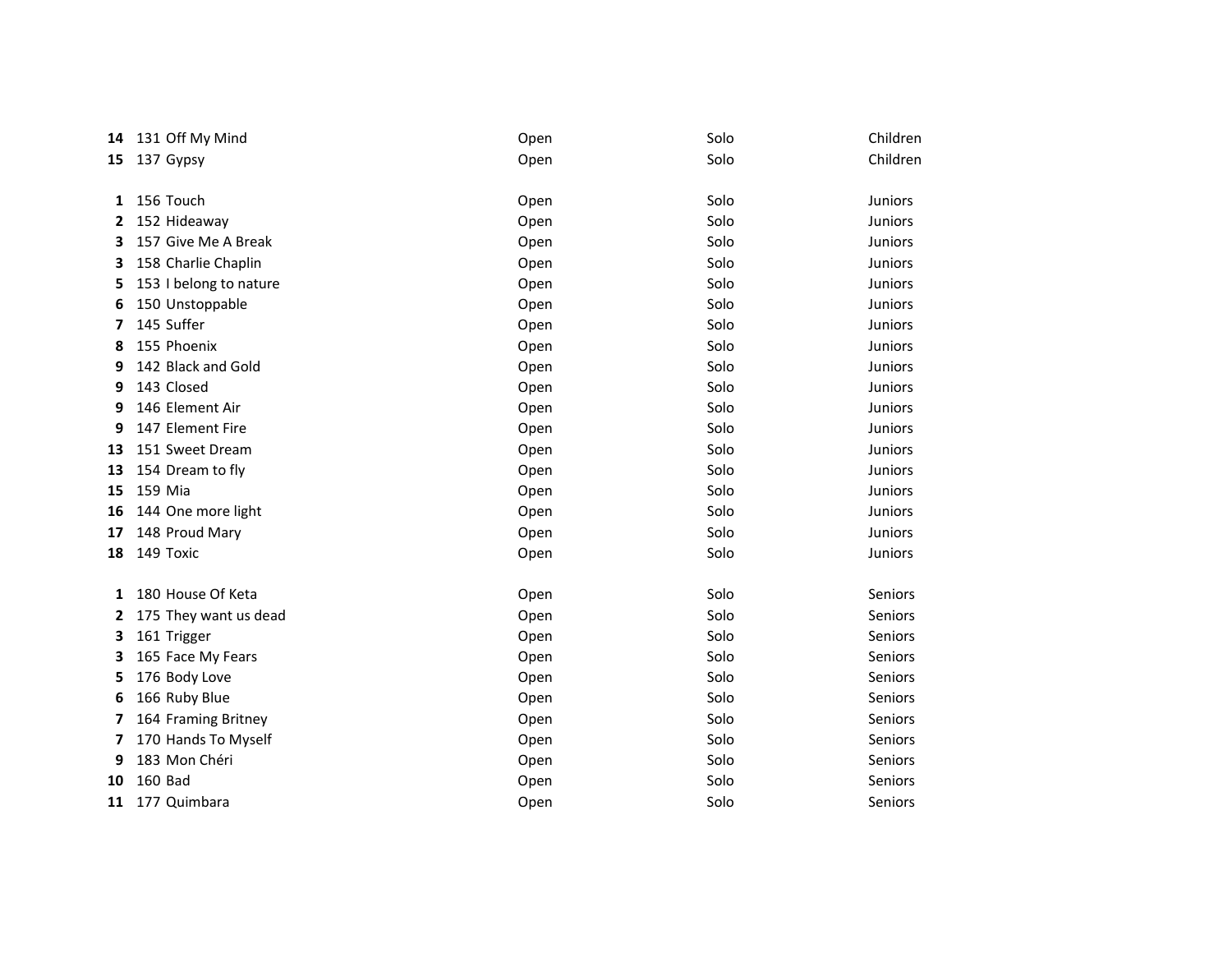| 11 | 181 Lost                               | Open | Solo             | Seniors        |
|----|----------------------------------------|------|------------------|----------------|
| 13 | 169 Expectations                       | Open | Solo             | Seniors        |
| 14 | 162 I can't keep running               | Open | Solo             | Seniors        |
| 14 | 179 Burlesque                          | Open | Solo             | <b>Seniors</b> |
| 16 | 168 Enchanted                          | Open | Solo             | Seniors        |
| 16 | 178 Nightmare                          | Open | Solo             | Seniors        |
| 18 | 163 Dangerous Lillith                  | Open | Solo             | Seniors        |
| 18 | 167 yourself                           | Open | Solo             | Seniors        |
| 18 | 173 A woman's world - Dance has no age | Open | Solo             | Seniors        |
| 21 | 174 Sinner's prayer                    | Open | Solo             | <b>Seniors</b> |
| 22 | 171 Emlékkép                           | Open | Solo             | Seniors        |
| 23 | 172 Paralyzed                          | Open | Solo             | Seniors        |
| 1  | 184 Statues                            | Open | Duo/Trio/Quartet | Mini           |
| 1  | 190 Shimmer and Shine                  | Open | Duo/Trio/Quartet | Children       |
| 2  | 185 Friendship                         | Open | Duo/Trio/Quartet | Children       |
| 3  | 186 Home                               | Open | Duo/Trio/Quartet | Children       |
| 4  | 187 basement jaxx                      | Open | Duo/Trio/Quartet | Children       |
| 5. | 188 Alice and the mad Hatter           | Open | Duo/Trio/Quartet | Children       |
| 6  | 191 Hit that Jive                      | Open | Duo/Trio/Quartet | Children       |
| 7  | 189 The little Whitch and her raven    | Open | Duo/Trio/Quartet | Children       |
| 1  | 197 Back in black                      | Open | Duo/Trio/Quartet | <b>Juniors</b> |
| 2  | 199 You are Perfection                 | Open | Duo/Trio/Quartet | <b>Juniors</b> |
| 3  | 201 Skies                              | Open | Duo/Trio/Quartet | <b>Juniors</b> |
| з  | 194 Wonder                             | Open | Duo/Trio/Quartet | <b>Juniors</b> |
| 5  | 193 Break the silence                  | Open | Duo/Trio/Quartet | <b>Juniors</b> |
| 6  | 192 The Crow                           | Open | Duo/Trio/Quartet | Juniors        |
| 7  | 196 Chilly cha-cha                     | Open | Duo/Trio/Quartet | <b>Juniors</b> |
| 8  | 195 4 ELEMENTS                         | Open | Duo/Trio/Quartet | <b>Juniors</b> |
| 9  | 198 The Magnets                        | Open | Duo/Trio/Quartet | <b>Juniors</b> |
| 9  | 200 Feeling good                       | Open | Duo/Trio/Quartet | <b>Juniors</b> |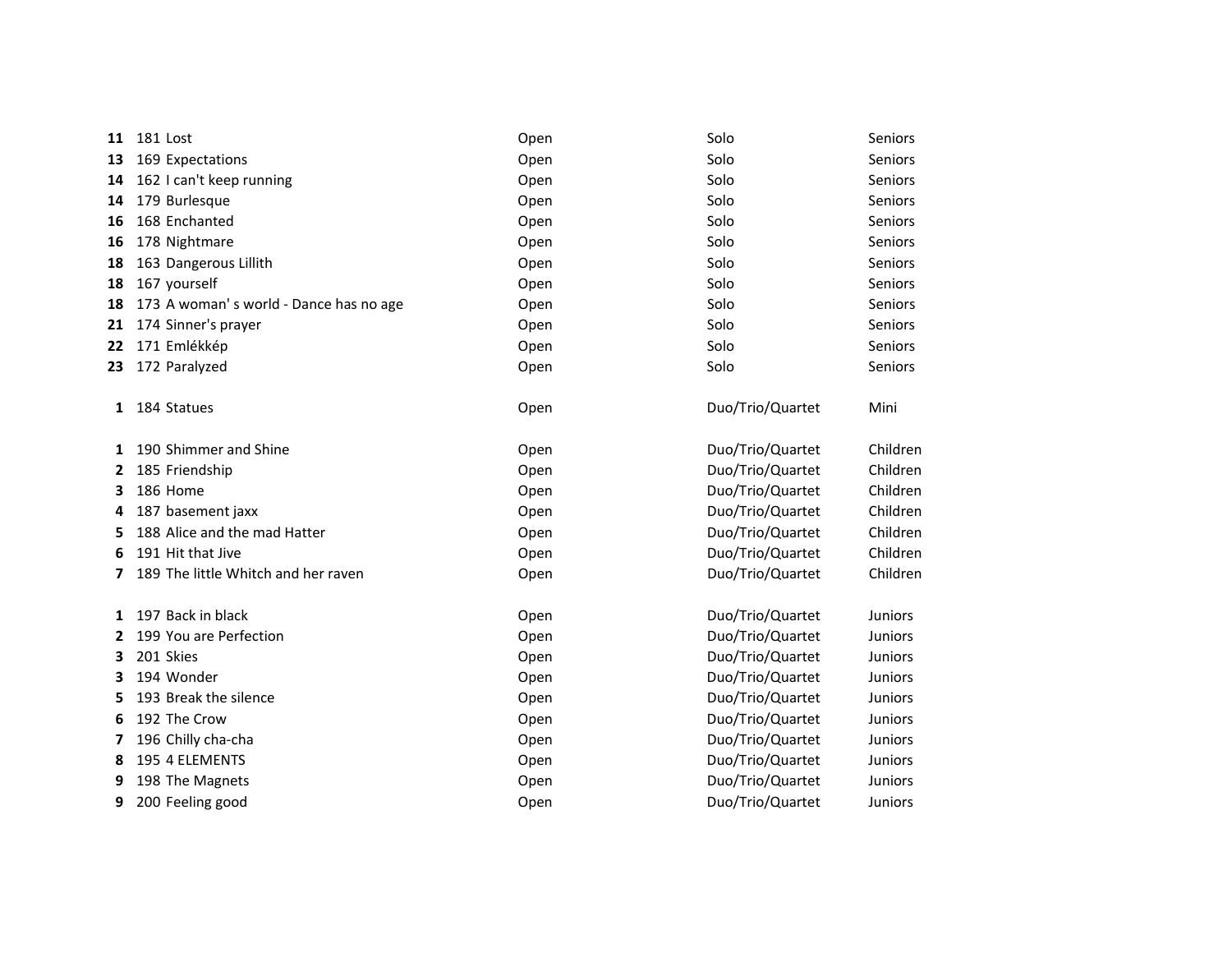| 1            | 211 lemon tree            | Open | Duo/Trio/Quartet | <b>Seniors</b> |
|--------------|---------------------------|------|------------------|----------------|
| 2            | 203 Battle Of The Heroes  | Open | Duo/Trio/Quartet | Seniors        |
| 3.           | 212 BroSis                | Open | Duo/Trio/Quartet | <b>Seniors</b> |
| 4            | 214 Az                    | Open | Duo/Trio/Quartet | Seniors        |
| 5            | 207 Waiting Room          | Open | Duo/Trio/Quartet | Seniors        |
| 6            | 204 Seek                  | Open | Duo/Trio/Quartet | <b>Seniors</b> |
| 7            | 208 We are                | Open | Duo/Trio/Quartet | <b>Seniors</b> |
| 7            | 213 Land of all           | Open | Duo/Trio/Quartet | Seniors        |
| 9            | 209 Beauty and the Beast  | Open | Duo/Trio/Quartet | <b>Seniors</b> |
| 10           | 202 Beautiful             | Open | Duo/Trio/Quartet | <b>Seniors</b> |
| 11           | 210 YvCaTa                | Open | Duo/Trio/Quartet | Seniors        |
|              | 12 205 Me and Myself      | Open | Duo/Trio/Quartet | <b>Seniors</b> |
|              |                           |      |                  |                |
| 1            | 219 Álmomban a játékokkal | Open | Group            | Children       |
| 2            | 216 Fairies               | Open | Group            | Children       |
| 3            | 218 Egyptian seeres       | Open | Group            | Children       |
| 4            | 217 Disco girls           | Open | Group            | Children       |
| 5            | 215 One World             | Open | Group            | Children       |
| 6            | 220 Diamonds              | Open | Group            | Children       |
|              |                           |      |                  |                |
| $\mathbf{1}$ | 231 N DANCE LAB           | Open | Group            | <b>Juniors</b> |
| 2            | 228 Burn it up            | Open | Group            | Juniors        |
| 3.           | 224 The Cabinette         | Open | Group            | <b>Juniors</b> |
| 4            | 226 Captain America       | Open | Group            | Juniors        |
| 5.           | 222 Bella Ciao!           | Open | Group            | Juniors        |
| 5            | 234 HUMAN                 | Open | Group            | Juniors        |
| 7            | 229 Dollhouse             | Open | Group            | Juniors        |
| 8            | 232 Wild Jungle           | Open | Group            | <b>Juniors</b> |
| 9            | 233 Brave - Touch the Sky | Open | Group            | Juniors        |
| 10           | 221 Green Light           | Open | Group            | Juniors        |
| 10           | 227 Hunger Games          | Open | Group            | <b>Juniors</b> |
| 12           | 230 Teremtés              | Open | Group            | <b>Juniors</b> |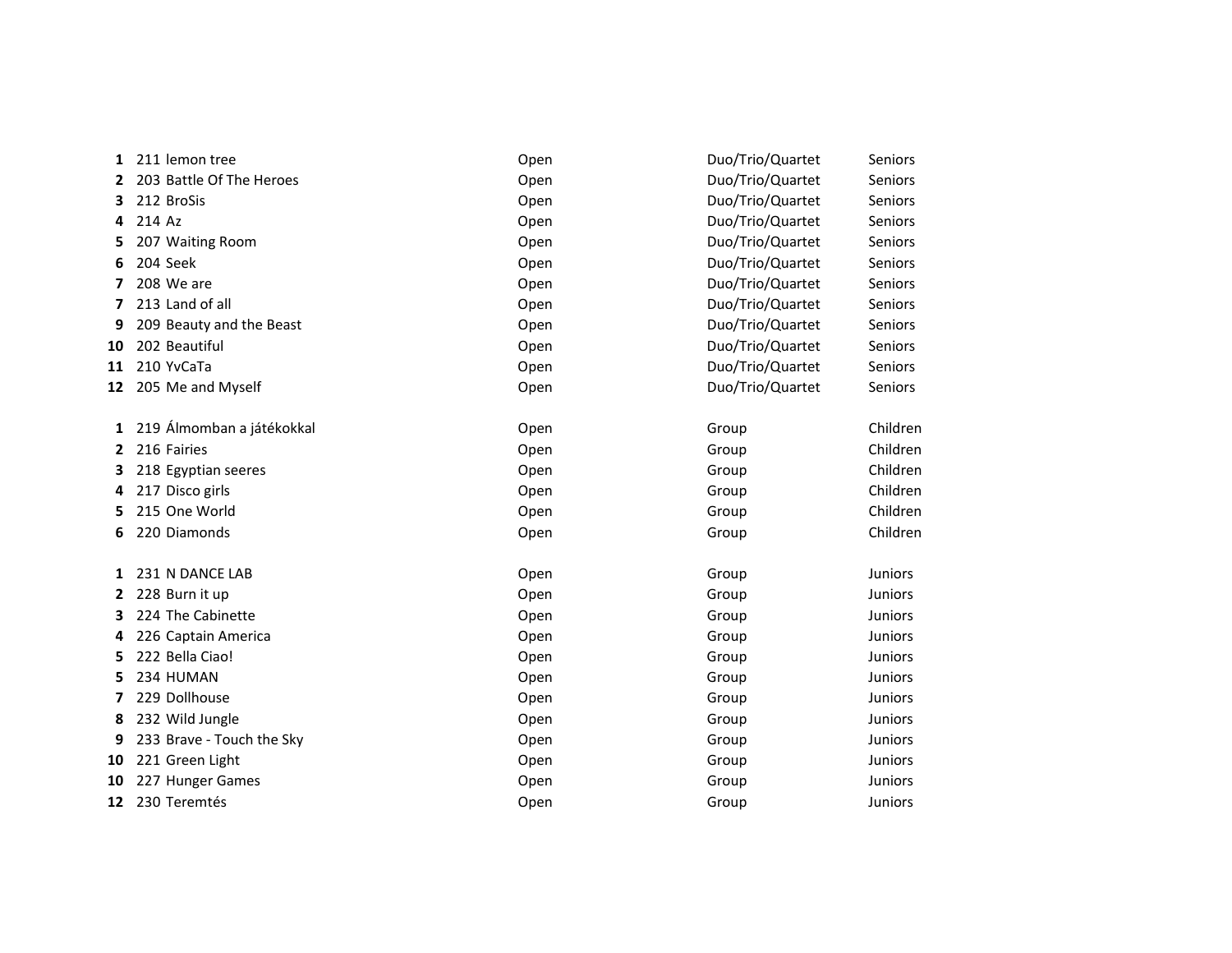| 13 | 223 Amazing seven - harpstrings | Open | Group     | Juniors        |
|----|---------------------------------|------|-----------|----------------|
| 14 | 225 My heart                    | Open | Group     | Juniors        |
| 1  | 239 Britney's Crew              | Open | Group     | Seniors        |
| 2  | 236 Size Art                    | Open | Group     | Seniors        |
| 2  | 248 Vacancy                     | Open | Group     | Seniors        |
| 4  | 249 Burlesque                   | Open | Group     | Seniors        |
| 5  | 238 Harleys Story               | Open | Group     | Seniors        |
|    | 250 Do not click the link       | Open | Group     | Seniors        |
| 7  | 244 Haunted                     | Open | Group     | Seniors        |
| 8  | 243 Don't speak                 | Open | Group     | Seniors        |
| 9  | 241 Suits                       | Open | Group     | Seniors        |
| 10 | 246 No Twerk                    | Open | Group     | Seniors        |
| 11 | 252 Overdose                    | Open | Group     | Seniors        |
| 12 | 242 Janelle                     | Open | Group     | Seniors        |
| 13 | 237 Not your Houswife           | Open | Group     | Seniors        |
| 13 | 240 #metoo                      | Open | Group     | Seniors        |
| 15 | 235 Odysseus' Sirens            | Open | Group     | Seniors        |
| 16 | 245 Chess                       | Open | Group     | Seniors        |
| 17 | 247 Dance Victims               | Open | Group     | Seniors        |
| 1  | 254 Uptown                      | Open | Formation | Mini           |
|    | 2 253 This Feeling              | Open | Formation | Mini           |
| 1  | 255 Szempillásnál               | Open | Formation | Children       |
| 2  | 256 Starships                   | Open | Formation | Children       |
| 1  | 267 Where's Wally?              | Open | Formation | Juniors        |
| 2  | 265 Pink elephants              | Open | Formation | Juniors        |
| 3  | 266 Circus Maximus              | Open | Formation | <b>Juniors</b> |
| 4  | 268 Believer                    | Open | Formation | Juniors        |
| 5  | 263 Pikachu is back!            | Open | Formation | <b>Juniors</b> |
| 6  | 264 Technologic                 | Open | Formation | <b>Juniors</b> |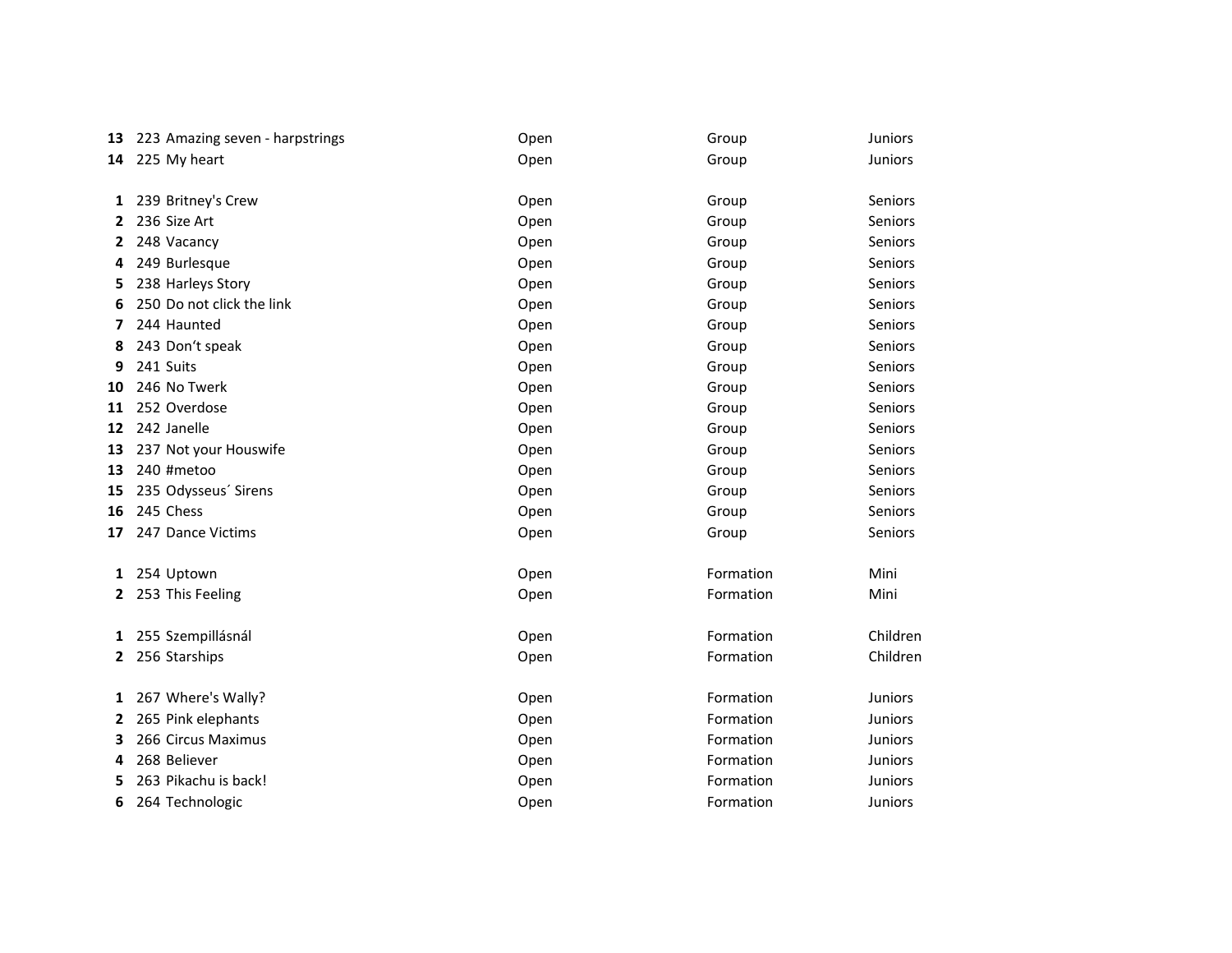| 7  | 260 Breath Of Life           | Open | Formation        | <b>Juniors</b> |
|----|------------------------------|------|------------------|----------------|
| 8  | 257 Closed eyes open hearts  | Open | Formation        | Juniors        |
| 8  | 261 Gaga Mix                 | Open | Formation        | <b>Juniors</b> |
| 10 | 258 Museum                   | Open | Formation        | <b>Juniors</b> |
|    | 11 259 Showmann              | Open | Formation        | Juniors        |
| 12 | 262 Sushi                    | Open | Formation        | Juniors        |
| 1  | 277 Don't Go Yet             | Open | Formation        | Seniors        |
| 2  | 272 Barbie Girl              | Open | Formation        | Seniors        |
| 3  | 274 Black panther            | Open | Formation        | Seniors        |
| 4  | 273 Be a lady                | Open | Formation        | Seniors        |
| 5  | 269 Warriors                 | Open | Formation        | <b>Seniors</b> |
| 6  | 270 Don't turn away          | Open | Formation        | Seniors        |
| 7  | 275 Silenced                 | Open | Formation        | Seniors        |
| 7  | 271 Black Divas              | Open | Formation        | Seniors        |
| 9  | 276 Let's go                 | Open | Formation        | Seniors        |
|    | 1 278 Freak the Freak out    | Tap  | Solo             | Children       |
|    | 1 279 Ain't she sweet        | Tap  | Solo             | Juniors        |
|    | 1 283 Tightrope              | Tap  | Solo             | Seniors        |
|    | 2 281 At the Diner           | Tap  | Solo             | Seniors        |
| З  | 282 Boogie Woogie Buggle Boy | Tap  | Solo             | Seniors        |
| 4  | 280 Marie                    | Tap  | Solo             | Seniors        |
|    | 1 285 Flip Flop and Fly      | Tap  | Duo/Trio/Quartet | <b>Juniors</b> |
| 2  | 284 Bella Belle              | Tap  | Duo/Trio/Quartet | Juniors        |
| 3  | 286 All About the Base       | Tap  | Duo/Trio/Quartet | Juniors        |
|    | 1 289 Anything goes          | Tap  | Duo/Trio/Quartet | Seniors        |
| 2  | 287 Tap Pizzicato            | Tap  | Duo/Trio/Quartet | Seniors        |
| 3  | 290 Emergency                | Tap  | Duo/Trio/Quartet | Seniors        |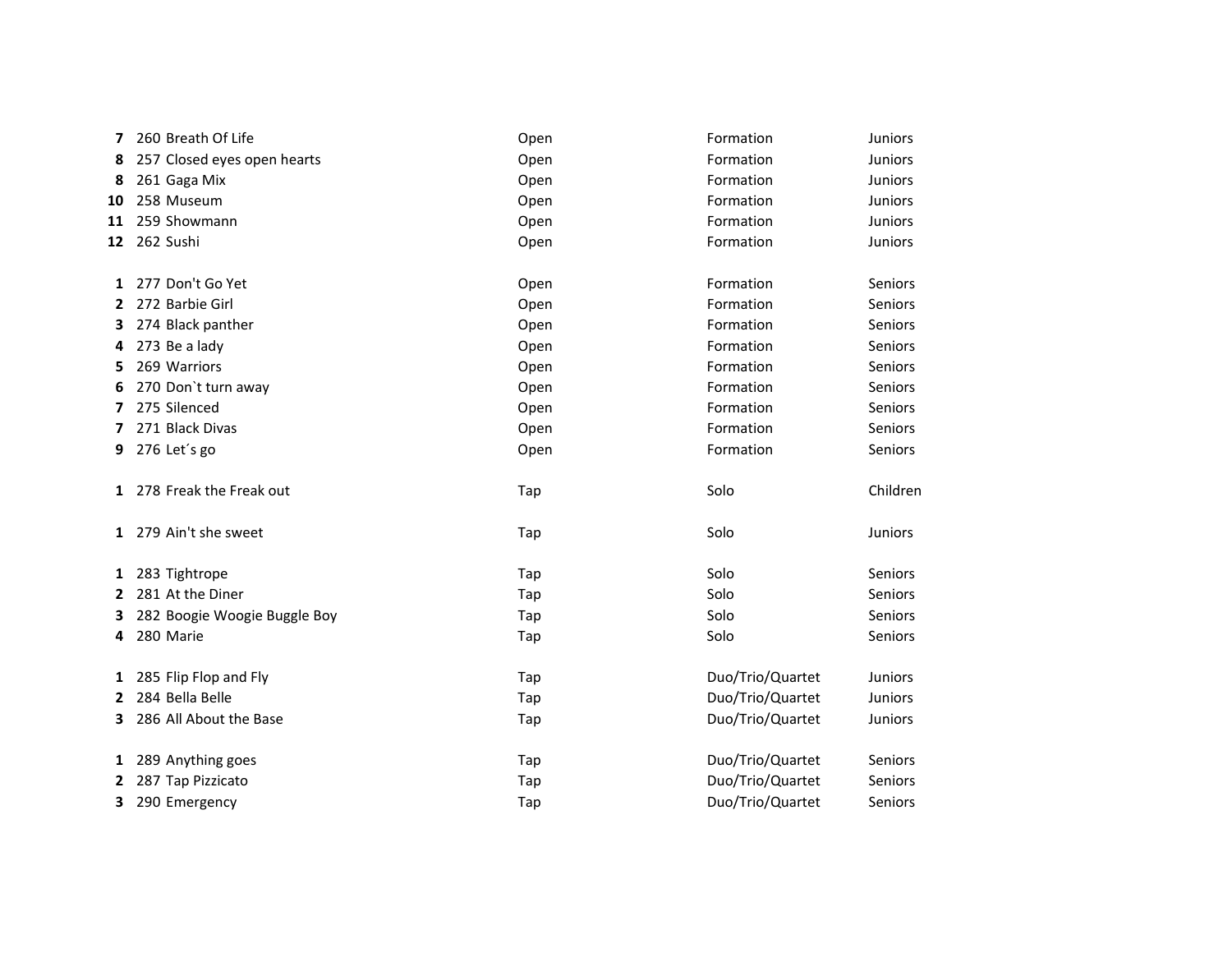|              | 288 A Lovely Night           | Tap                        | Duo/Trio/Quartet | Seniors        |
|--------------|------------------------------|----------------------------|------------------|----------------|
|              | 5 291 Vive le Swing          | Tap                        | Duo/Trio/Quartet | Seniors        |
|              | 1 292 Better when i m dancin | Tap                        | Group            | Mini           |
|              | 1 294 Can't Hold Us          | Tap                        | Group            | Seniors        |
|              | 2 293 Smooth Criminal        | Tap                        | Group            | Seniors        |
|              | 1 452 Have mercy             | <b>Contemporary Modern</b> | Group            | Children       |
| 2            | 486 Human                    | <b>Contemporary Modern</b> | Group            | Children       |
|              | 2 672 In the Dark            | Contemporary Modern        | Group            | Children       |
|              | 1 322 Social Interaction     | Contemporary Modern        | Group            | Juniors        |
| $2^{\circ}$  | 441 break line               | <b>Contemporary Modern</b> | Group            | <b>Juniors</b> |
| З.           | 488 Je te laisserai          | Contemporary Modern        | Group            | Juniors        |
| 4            | 351 In this Shirt            | Contemporary Modern        | Group            | <b>Juniors</b> |
| 5            | 350 Paint it black           | Contemporary Modern        | Group            | Juniors        |
| 6            | 487 Silhouette               | Contemporary Modern        | Group            | Juniors        |
| 7            | 342 Sink or Swim             | Contemporary Modern        | Group            | <b>Juniors</b> |
| 8            | 299 Feeling Pressure         | <b>Contemporary Modern</b> | Group            | <b>Juniors</b> |
|              | 1 443 Ecce homo              | Contemporary Modern        | Group            | Seniors        |
| $\mathbf{2}$ | 489 Human Dignity            | Contemporary Modern        | Group            | Seniors        |
| 3            | 490 Lows and Highs           | Contemporary Modern        | Group            | Seniors        |
| 4            | <b>385 PRAY</b>              | Contemporary Modern        | Group            | Seniors        |
| 5            | 297 Der Mond lacht           | Contemporary Modern        | Group            | Seniors        |
| 5.           | 311 Danaids                  | Contemporary Modern        | Group            | Seniors        |
| 7            | 357 I hold you               | Contemporary Modern        | Group            | Seniors        |
| 8            | 373 Silver Lining            | <b>Contemporary Modern</b> | Group            | Seniors        |
| 9            | 335 Children of Freedom      | Contemporary Modern        | Group            | Seniors        |
| 1            | 457 Storm                    | Contemporary Modern        | Solo             | Mini           |
|              | 2 453 Moana                  | Contemporary Modern        | Solo             | Mini           |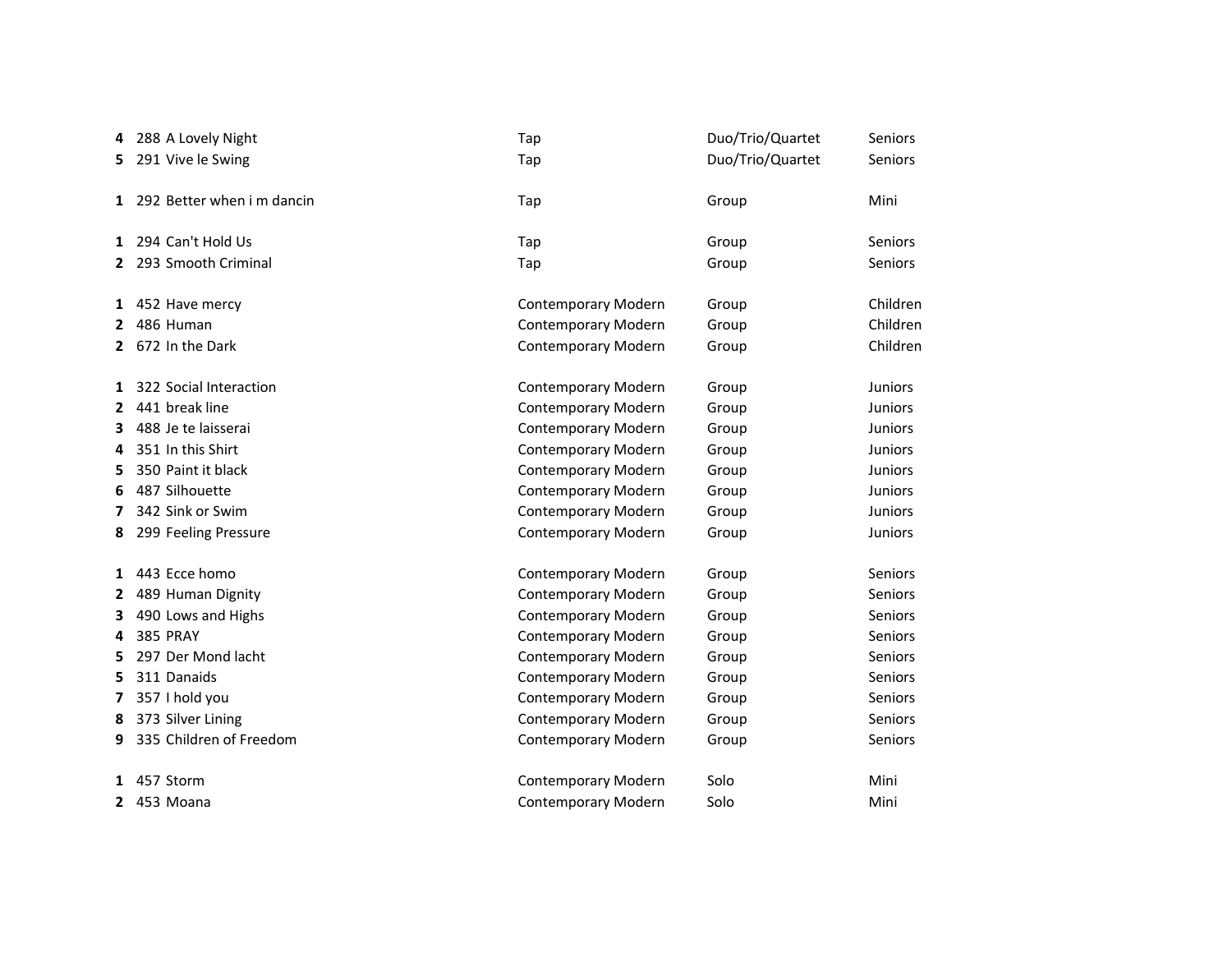| 1  | 454 Rebellious love      | <b>Contemporary Modern</b> | Solo | Children       |
|----|--------------------------|----------------------------|------|----------------|
| 2  | 449 Easy on me           | Contemporary Modern        | Solo | Children       |
| 3  | 446 Broken               | Contemporary Modern        | Solo | Children       |
| 4  | 346 New Dawn             | Contemporary Modern        | Solo | Children       |
| 4  | 367 Dream                | Contemporary Modern        | Solo | Children       |
| 6  | 407 MAKE IT TO ME        | Contemporary Modern        | Solo | Children       |
| 6  | 434 Experience (Solo)    | Contemporary Modern        | Solo | Children       |
| 8  | 344 In a dream           | Contemporary Modern        | Solo | Children       |
| 9  | 343 Disorder             | Contemporary Modern        | Solo | Children       |
| 9  | 448 Copycat              | Contemporary Modern        | Solo | Children       |
| 9  | 450 Escalade             | Contemporary Modern        | Solo | Children       |
| 12 | 445 Is it tango          | Contemporary Modern        | Solo | Children       |
|    |                          |                            |      |                |
| 1  | 478 Barriers             | Contemporary Modern        | Solo | <b>Seniors</b> |
| 2  | 479 Movement             | <b>Contemporary Modern</b> | Solo | <b>Seniors</b> |
| 3  | 380 Harmless             | Contemporary Modern        | Solo | Seniors        |
| 3  | 381 Bang                 | Contemporary Modern        | Solo | Seniors        |
| 5  | 365 Screams in the night | <b>Contemporary Modern</b> | Solo | Seniors        |
| 6  | 333 Out of Place         | Contemporary Modern        | Solo | Seniors        |
| 7  | 361 And I am telling you | Contemporary Modern        | Solo | <b>Seniors</b> |
| 8  | 313 Eventide             | Contemporary Modern        | Solo | <b>Seniors</b> |
| 8  | 330 Already Hurt         | Contemporary Modern        | Solo | Seniors        |
| 10 | 432 Looking forward      | Contemporary Modern        | Solo | <b>Seniors</b> |
| 11 | 328 A Chance To Rain     | Contemporary Modern        | Solo | Seniors        |
| 11 | 363 Let's take it slowly | Contemporary Modern        | Solo | Seniors        |
| 13 | 362 I don't need you     | Contemporary Modern        | Solo | Seniors        |
| 13 | 382 No Time To Die       | Contemporary Modern        | Solo | Seniors        |
| 15 | 296 Cellophane           | Contemporary Modern        | Solo | <b>Seniors</b> |
| 15 | 326 SISU                 | Contemporary Modern        | Solo | Seniors        |
| 17 | 477 Harmonie Du Soir     | Contemporary Modern        | Solo | Seniors        |
| 17 | 316 no escape            | Contemporary Modern        | Solo | Seniors        |
| 19 | 317 My Mistakes          | Contemporary Modern        | Solo | <b>Seniors</b> |
|    |                          |                            |      |                |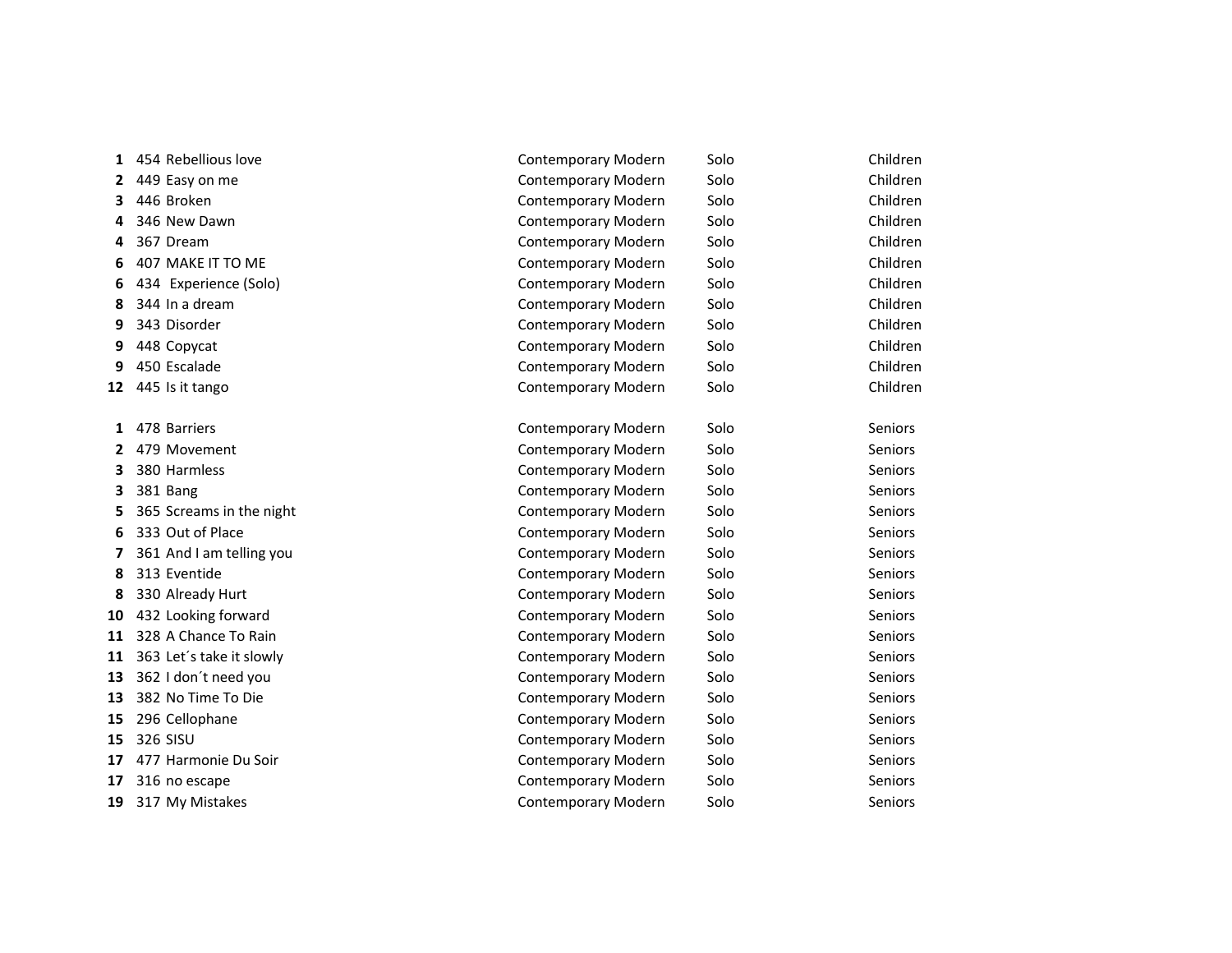| 20           | 309 Quake                             | Contemporary Modern        | Solo             | <b>Seniors</b> |
|--------------|---------------------------------------|----------------------------|------------------|----------------|
| 21           | 480 Experience                        | Contemporary Modern        | Solo             | <b>Seniors</b> |
| 21           | 364 Mi Mujer                          | Contemporary Modern        | Solo             | <b>Seniors</b> |
| 23           | 384 arrival of the birds              | <b>Contemporary Modern</b> | Solo             | <b>Seniors</b> |
| 23           | 379 Nobody's Daughter                 | Contemporary Modern        | Solo             | Seniors        |
| 25           | 353 Madness                           | Contemporary Modern        | Solo             | Seniors        |
| 26           | 337 Cage of Bones                     | Contemporary Modern        | Solo             | <b>Seniors</b> |
| 27           | 355 War of Hearts                     | Contemporary Modern        | Solo             | <b>Seniors</b> |
| 28           | 356 Breath                            | Contemporary Modern        | Solo             | Seniors        |
| 29           | 422 Slip                              | Contemporary Modern        | Solo             | Seniors        |
| 1            | 352 Insomnie                          | Contemporary Modern        | Solo             | <b>Juniors</b> |
| 2            | 345 Metamorphosis                     | <b>Contemporary Modern</b> | Solo             | <b>Juniors</b> |
| 3            | 372 Silence                           | Contemporary Modern        | Solo             | <b>Juniors</b> |
| 3            | 389 Rising Upside Down                | Contemporary Modern        | Solo             | <b>Juniors</b> |
| 5            | 401 Water                             | Contemporary Modern        | Solo             | <b>Juniors</b> |
| 6            | 383 Still                             | Contemporary Modern        | Solo             | <b>Juniors</b> |
| 7            | 451 Everybody wants to rule the world | Contemporary Modern        | Solo             | <b>Juniors</b> |
| 8            | 433 Lost                              | Contemporary Modern        | Solo             | Juniors        |
| 9            | 327 They don't know                   | Contemporary Modern        | Solo             | Juniors        |
| 9            | 334 A star is born                    | Contemporary Modern        | Solo             | <b>Juniors</b> |
| 9            | 340 Lautlose Schreie                  | Contemporary Modern        | Solo             | <b>Juniors</b> |
| 12           | 423 Dance Alone                       | Contemporary Modern        | Solo             | <b>Juniors</b> |
| 13           | 331 Everest                           | Contemporary Modern        | Solo             | Juniors        |
| $\mathbf{1}$ | 444 Le troisième                      | <b>Contemporary Modern</b> | Duo/Trio/Quartet | Children       |
| 1            | 347 Runaway                           | Contemporary Modern        | Duo/Trio/Quartet | <b>Juniors</b> |
| 2            | 325 One last dance                    | Contemporary Modern        | Duo/Trio/Quartet | Juniors        |
| 3            | 307 Bird Box                          | Contemporary Modern        | Duo/Trio/Quartet | <b>Juniors</b> |
| 3            | 318 Opus 100                          | Contemporary Modern        | Duo/Trio/Quartet | <b>Juniors</b> |
| 5            | 348 While waiting                     | Contemporary Modern        | Duo/Trio/Quartet | <b>Juniors</b> |
| 6            | 455 Scars to your beautiful           | Contemporary Modern        | Duo/Trio/Quartet | <b>Juniors</b> |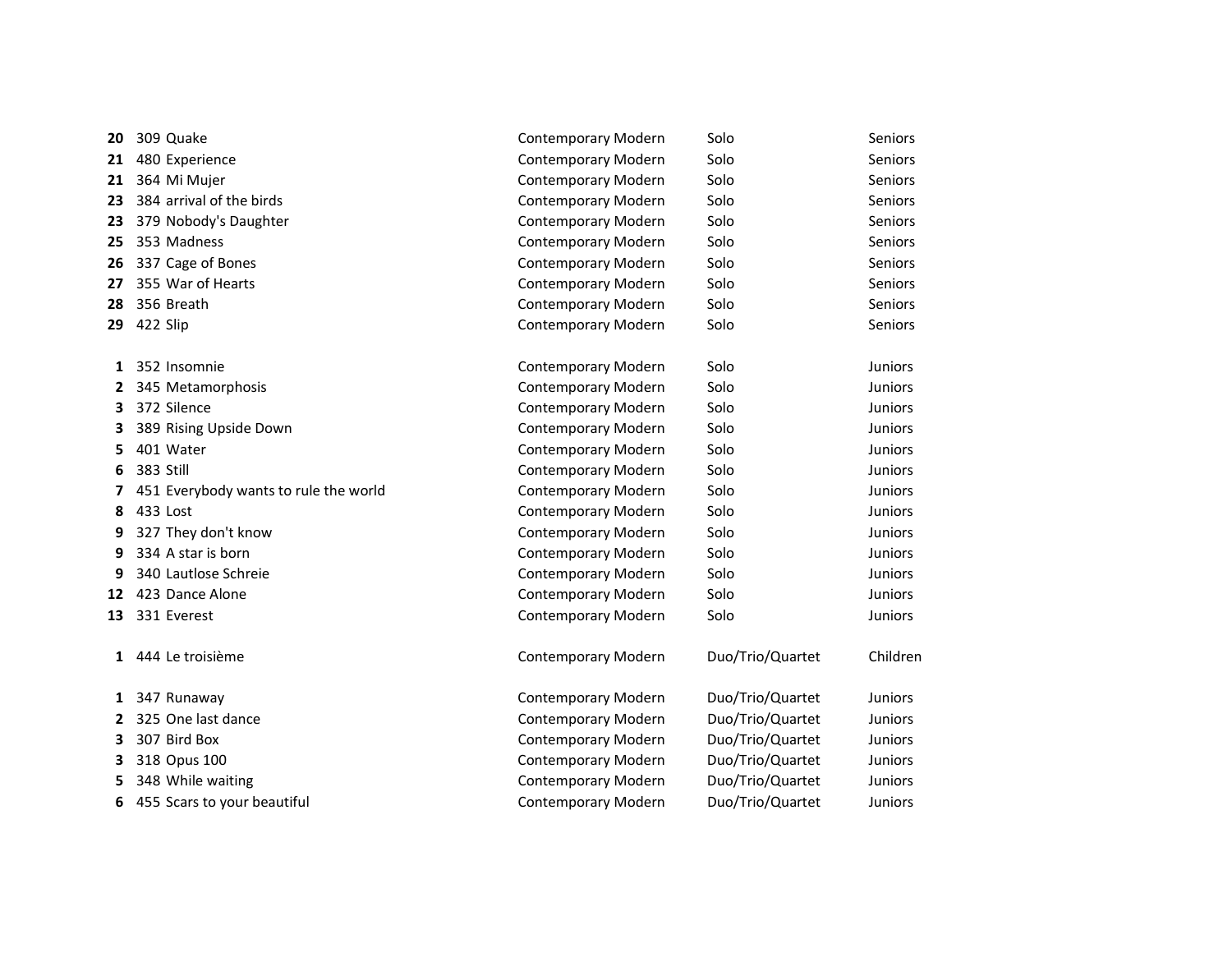| 7            | 300 Medusa                 | Contemporary Modern        | Duo/Trio/Quartet | Juniors        |
|--------------|----------------------------|----------------------------|------------------|----------------|
| 8            | 301 Tightrope Walker       | Contemporary Modern        | Duo/Trio/Quartet | Juniors        |
| 1            | 484 Him                    | Contemporary Modern        | Duo/Trio/Quartet | Seniors        |
| $\mathbf{2}$ | 483 Mental Health          | Contemporary Modern        | Duo/Trio/Quartet | Seniors        |
| 3            | 310 Counterpoise           | Contemporary Modern        | Duo/Trio/Quartet | Seniors        |
| 4            | 482 Through Water          | Contemporary Modern        | Duo/Trio/Quartet | <b>Seniors</b> |
| 5            | 320 Relation               | Contemporary Modern        | Duo/Trio/Quartet | Seniors        |
| 6            | 336 In my mind             | Contemporary Modern        | Duo/Trio/Quartet | Seniors        |
| 7            | 481 allegro                | Contemporary Modern        | Duo/Trio/Quartet | Seniors        |
| 8            | 303 Dark Side              | Contemporary Modern        | Duo/Trio/Quartet | <b>Seniors</b> |
| 8            | 374 Slower                 | Contemporary Modern        | Duo/Trio/Quartet | Seniors        |
| 8            | 442 Don't wait for me      | Contemporary Modern        | Duo/Trio/Quartet | Seniors        |
| 11           | 485 Not Bored              | Contemporary Modern        | Duo/Trio/Quartet | Seniors        |
|              |                            |                            |                  |                |
|              | 1 458 To good and goodbyes | <b>Contemporary Modern</b> | Formation        | Children       |
|              | 1 358 From Dust            | Contemporary Modern        | Formation        | Juniors        |
|              | 2 339 Heart of Courage     | Contemporary Modern        | Formation        | <b>Juniors</b> |
|              | 1 319 Brother              | Contemporary Modern        | Formation        | Seniors        |
|              | 1 409 My bestie            | <b>Commercial Dance</b>    | Solo             | Mini           |
|              | 1 491 Dianas Melody        | <b>Commercial Dance</b>    | Solo             | Children       |
|              | 2 332 Funk                 | <b>Commercial Dance</b>    | Solo             | Children       |
| 3.           | 405 Burn it up             | <b>Commercial Dance</b>    | Solo             | Children       |
| 4            | 411 You lips are moving    | <b>Commercial Dance</b>    | Solo             | Children       |
| 5            | 406 Don't go yet           | <b>Commercial Dance</b>    | Solo             | Children       |
| 6            | 371 Toxic                  | <b>Commercial Dance</b>    | Solo             | Children       |
| 7            | 408 Let's move             | <b>Commercial Dance</b>    | Solo             | Children       |
| 8            | 410 Shake it off           | <b>Commercial Dance</b>    | Solo             | Children       |
| 9            | 338 Focus on me!           | <b>Commercial Dance</b>    | Solo             | Children       |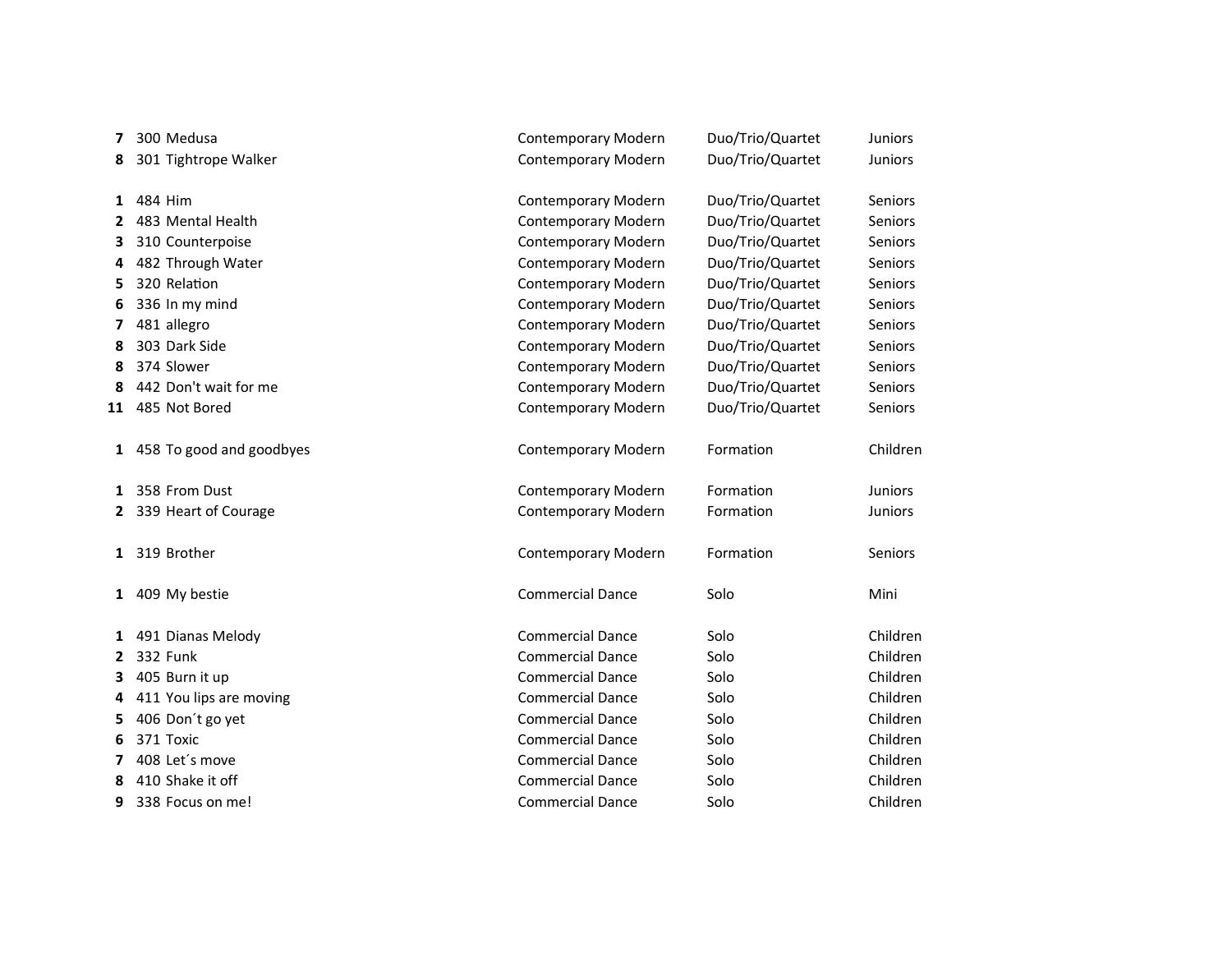| 1  | 439 Day in Paris              | <b>Commercial Dance</b> | Solo | <b>Juniors</b> |
|----|-------------------------------|-------------------------|------|----------------|
| 2  | 438 So 90's                   | <b>Commercial Dance</b> | Solo | <b>Juniors</b> |
| з  | 425 Acapulco                  | <b>Commercial Dance</b> | Solo | <b>Juniors</b> |
| 4  | 395 Unique                    | <b>Commercial Dance</b> | Solo | Juniors        |
| 4  | 430 I'm really hot            | <b>Commercial Dance</b> | Solo | <b>Juniors</b> |
| 6. | 428 Gimme more                | <b>Commercial Dance</b> | Solo | <b>Juniors</b> |
| 7  | 412 Boombayah                 | <b>Commercial Dance</b> | Solo | <b>Juniors</b> |
| 8  | 396 You're right              | <b>Commercial Dance</b> | Solo | Juniors        |
| 9  | 391 For You                   | <b>Commercial Dance</b> | Solo | <b>Juniors</b> |
| 10 | 308 Run the world             | <b>Commercial Dance</b> | Solo | <b>Juniors</b> |
| 10 | 393 Personally                | <b>Commercial Dance</b> | Solo | Juniors        |
| 10 | 419 Superstar                 | <b>Commercial Dance</b> | Solo | Juniors        |
| 13 | 394 Temptations               | <b>Commercial Dance</b> | Solo | <b>Juniors</b> |
| 13 | 436 Pretty Little Psycho      | <b>Commercial Dance</b> | Solo | <b>Juniors</b> |
| 13 | 461 LUCA by T-Dance           | <b>Commercial Dance</b> | Solo | <b>Juniors</b> |
| 16 | 437 Lose control              | <b>Commercial Dance</b> | Solo | <b>Juniors</b> |
| 17 | 399 Teo by UDL                | <b>Commercial Dance</b> | Solo | Juniors        |
| 18 | 397 Carina by UDL             | <b>Commercial Dance</b> | Solo | Juniors        |
| 18 | 418 Sax                       | <b>Commercial Dance</b> | Solo | <b>Juniors</b> |
| 20 | 460 ANDREI by T-Dance         | <b>Commercial Dance</b> | Solo | <b>Juniors</b> |
| 21 | 295 Loco                      | <b>Commercial Dance</b> | Solo | Juniors        |
| 22 | 323 Touch it                  | <b>Commercial Dance</b> | Solo | <b>Juniors</b> |
| 1  | 431 J                         | <b>Commercial Dance</b> | Solo | Seniors        |
| 2  | 403 Léna Veronika Kupár       | <b>Commercial Dance</b> | Solo | Seniors        |
| З  | 302 Angie                     | <b>Commercial Dance</b> | Solo | Seniors        |
| 4  | 493 LTL                       | <b>Commercial Dance</b> | Solo | <b>Seniors</b> |
| 5  | 359 Bad Gyal                  | <b>Commercial Dance</b> | Solo | Seniors        |
| 6  | 370 Let them Know             | <b>Commercial Dance</b> | Solo | Seniors        |
| 7  | 459 ADRIANA by T-Dance        | <b>Commercial Dance</b> | Solo | Seniors        |
| 8  | 494 SALLY                     | <b>Commercial Dance</b> | Solo | Seniors        |
| 9  | 312 Don't act like you forgot | <b>Commercial Dance</b> | Solo | Seniors        |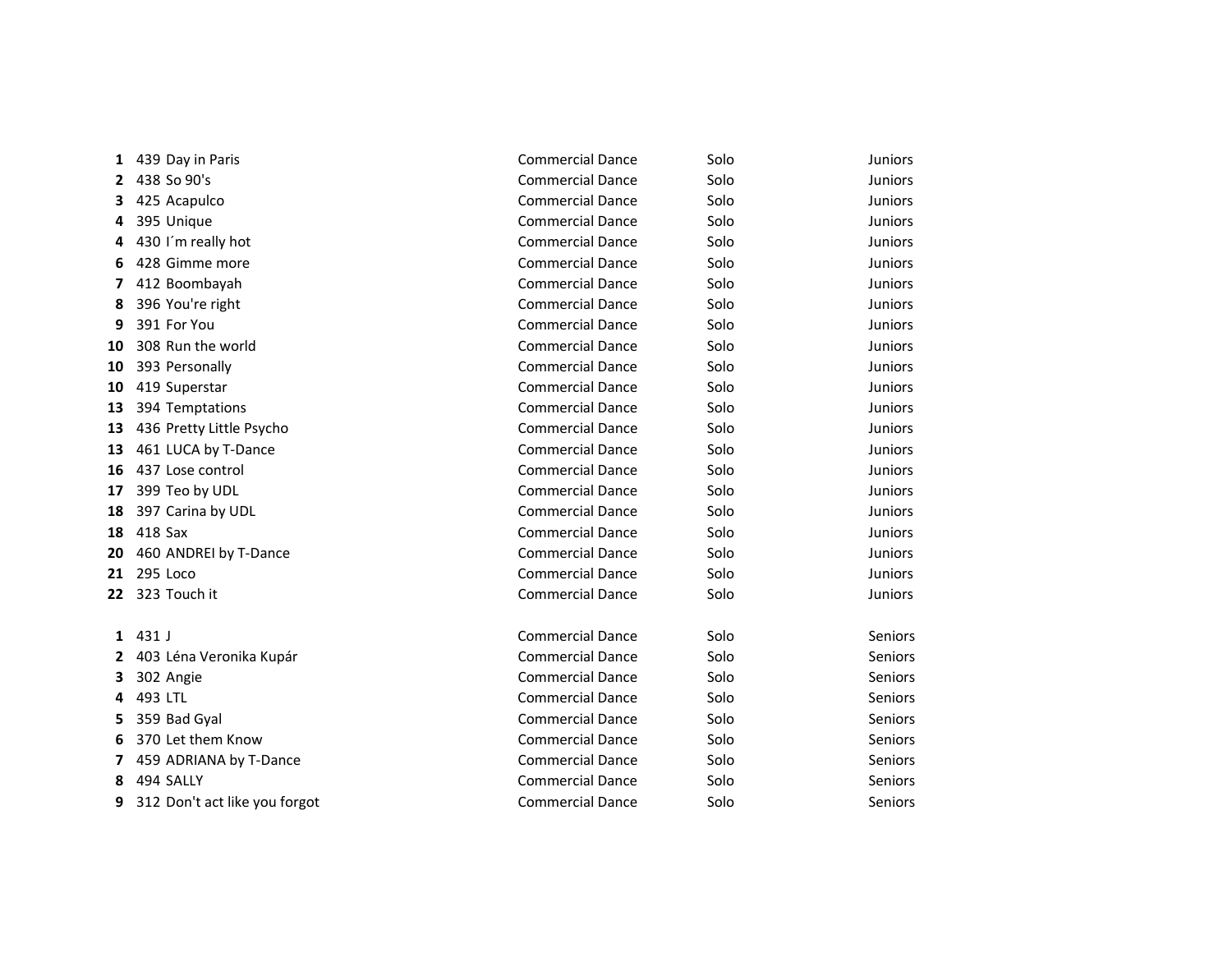| 9  | 375 TRS                              | <b>Commercial Dance</b> | Solo             | Seniors        |
|----|--------------------------------------|-------------------------|------------------|----------------|
| 9  | 462 VICTOR by T-Dance                | <b>Commercial Dance</b> | Solo             | <b>Seniors</b> |
| 12 | 349 A Little Motivation              | <b>Commercial Dance</b> | Solo             | <b>Seniors</b> |
| 13 | 354 Tick Tick Boom                   | <b>Commercial Dance</b> | Solo             | Seniors        |
| 14 | 424 Poison                           | <b>Commercial Dance</b> | Solo             | Seniors        |
| 15 | 495 Look at me                       | <b>Commercial Dance</b> | Solo             | <b>Seniors</b> |
| 16 | 298 Drip, Drip                       | <b>Commercial Dance</b> | Solo             | <b>Seniors</b> |
|    |                                      |                         |                  |                |
| 1  | 426 Deeper love                      | <b>Commercial Dance</b> | Duo/Trio/Quartet | Children       |
| 2  | 404 Dolls                            | <b>Commercial Dance</b> | Duo/Trio/Quartet | Children       |
| 3  | 341 No Scrubs                        | <b>Commercial Dance</b> | Duo/Trio/Quartet | Children       |
| 4  | 366 Boombayah                        | <b>Commercial Dance</b> | Duo/Trio/Quartet | Children       |
| 5  | 496 We wanna dance!                  | <b>Commercial Dance</b> | Duo/Trio/Quartet | Children       |
|    |                                      |                         |                  |                |
| 1  | 368 break it off                     | <b>Commercial Dance</b> | Duo/Trio/Quartet | <b>Juniors</b> |
| 2  | 440 To live, like it's your last day | <b>Commercial Dance</b> | Duo/Trio/Quartet | <b>Juniors</b> |
| 3  | 369 Dynamic                          | <b>Commercial Dance</b> | Duo/Trio/Quartet | Juniors        |
| 4  | 390 Flames                           | <b>Commercial Dance</b> | Duo/Trio/Quartet | <b>Juniors</b> |
| 4  | 414 Dem Beats                        | <b>Commercial Dance</b> | Duo/Trio/Quartet | <b>Juniors</b> |
| 6  | 413 Bounce Back                      | <b>Commercial Dance</b> | Duo/Trio/Quartet | <b>Juniors</b> |
| 6  | 427 Get busy                         | <b>Commercial Dance</b> | Duo/Trio/Quartet | Juniors        |
| 6  | 429 GUAYA                            | <b>Commercial Dance</b> | Duo/Trio/Quartet | <b>Juniors</b> |
| q  | 360 Blessed                          | <b>Commercial Dance</b> | Duo/Trio/Quartet | <b>Juniors</b> |
| 10 | 314 Fake ID                          | <b>Commercial Dance</b> | Duo/Trio/Quartet | <b>Juniors</b> |
| 10 | 400 Reflections                      | <b>Commercial Dance</b> | Duo/Trio/Quartet | <b>Juniors</b> |
| 12 | 421 You gotta not                    | <b>Commercial Dance</b> | Duo/Trio/Quartet | <b>Juniors</b> |
| 13 | 306 Rave up                          | <b>Commercial Dance</b> | Duo/Trio/Quartet | Juniors        |
| 14 | 392 Meanings                         | <b>Commercial Dance</b> | Duo/Trio/Quartet | Juniors        |
| 15 | 324 Gossip Girls                     | <b>Commercial Dance</b> | Duo/Trio/Quartet | <b>Juniors</b> |
| 16 | 321 HiTi                             | <b>Commercial Dance</b> | Duo/Trio/Quartet | Juniors        |
| 17 | 420 Tribe                            | <b>Commercial Dance</b> | Duo/Trio/Quartet | <b>Juniors</b> |
| 18 | 415 Finesse                          | <b>Commercial Dance</b> | Duo/Trio/Quartet | <b>Juniors</b> |
| 19 | 435 Boss Girls                       | <b>Commercial Dance</b> | Duo/Trio/Quartet | Juniors        |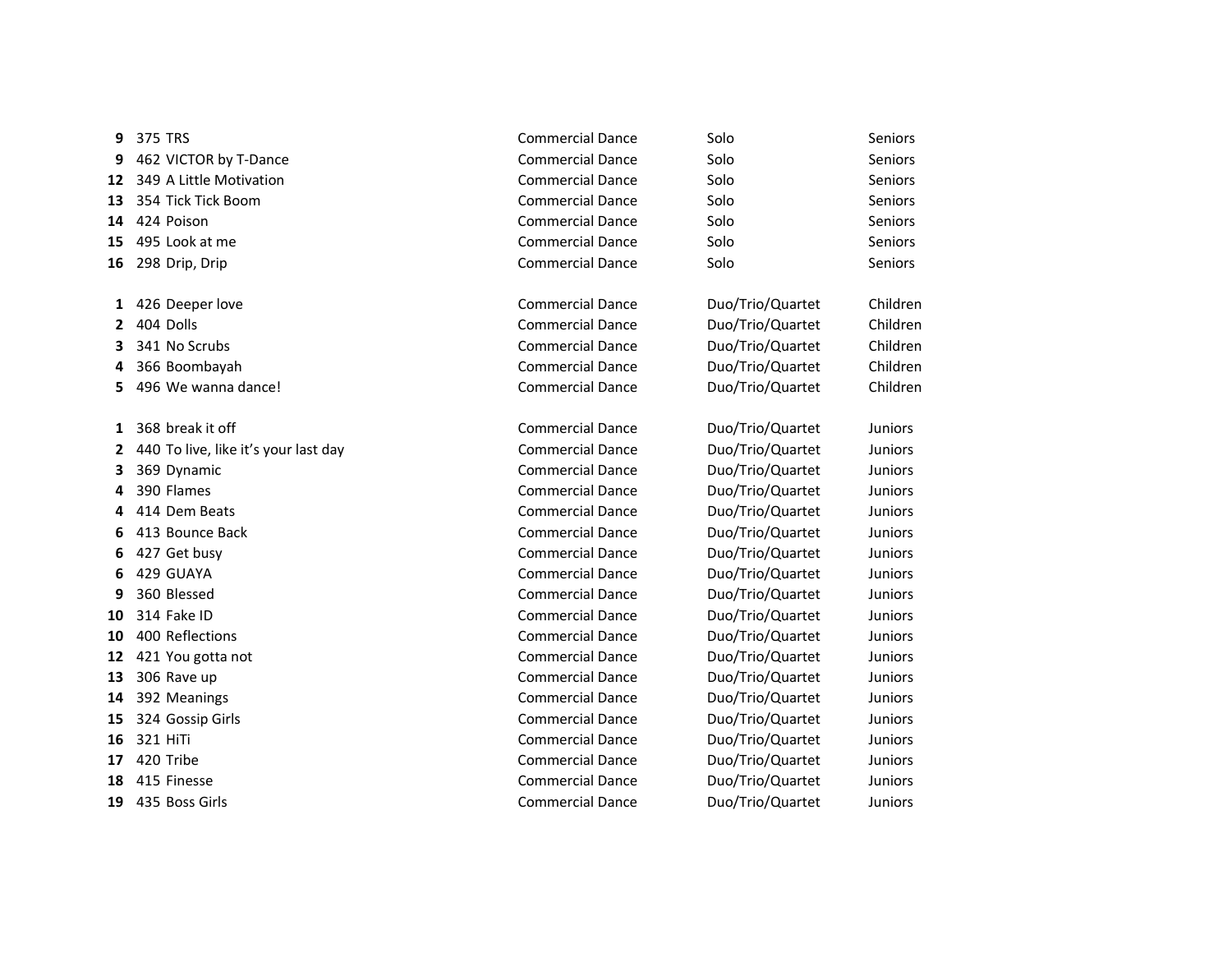| 1            | 376 Drippin'                      | <b>Commercial Dance</b>   | Duo/Trio/Quartet | Seniors        |
|--------------|-----------------------------------|---------------------------|------------------|----------------|
| $\mathbf{2}$ | 402 Pretty Girls                  | <b>Commercial Dance</b>   | Duo/Trio/Quartet | Seniors        |
| 3            | 386 Don't kill the Vibe           | <b>Commercial Dance</b>   | Duo/Trio/Quartet | Seniors        |
| 4            | 388 Nice 2 meet You               | <b>Commercial Dance</b>   | Duo/Trio/Quartet | Seniors        |
| 5            | 387 Closer                        | <b>Commercial Dance</b>   | Duo/Trio/Quartet | Seniors        |
| 6            | 329 Cardies                       | <b>Commercial Dance</b>   | Duo/Trio/Quartet | Seniors        |
| 7            | 497 The DIVAS                     | <b>Commercial Dance</b>   | Duo/Trio/Quartet | Seniors        |
| 8            | 498 Reload                        | <b>Commercial Dance</b>   | Duo/Trio/Quartet | Seniors        |
| 9            | 304 Hi Kids                       | <b>Commercial Dance</b>   | Duo/Trio/Quartet | Seniors        |
|              | 10 398 Kiki and Lora by UDL       | <b>Commercial Dance</b>   | Duo/Trio/Quartet | Seniors        |
| 11           | 305 Cabex                         | <b>Commercial Dance</b>   | Duo/Trio/Quartet | Seniors        |
|              | 1 463 Pljasovaja                  | National Folkloric        | Solo             | Mini           |
| $\mathbf{2}$ | 465 Tyrolian Dance                | <b>National Folkloric</b> | Solo             | Mini           |
| 3.           | 464 Tyrolian Doll                 | <b>National Folkloric</b> | Solo             | Mini           |
| $\mathbf{1}$ | 447 Ciocarlia                     | National Folkloric        | Solo             | Children       |
| $\mathbf{1}$ | 466 Lovely Cornflower             | <b>National Folkloric</b> | Solo             | <b>Juniors</b> |
| $\mathbf{2}$ | 467 Gaiana Dance                  | <b>National Folkloric</b> | Solo             | Juniors        |
| $\mathbf{1}$ | 468 Marusya                       | National Folkloric        | Solo             | Seniors        |
|              | 1 469 Mazurka                     | <b>National Folkloric</b> | Duo/Trio/Quartet | Children       |
|              | 1 472 Ballade Khevsuruli Raindebi | <b>National Folkloric</b> | Duo/Trio/Quartet | <b>Juniors</b> |
|              | 2 470 Barinea                     | <b>National Folkloric</b> | Duo/Trio/Quartet | Juniors        |
|              | 3 471 Polka über den Fuß          | <b>National Folkloric</b> | Duo/Trio/Quartet | Juniors        |
|              | 1 456 Si se aduna fetele          | National Folkloric        | Formation        | Mini           |
|              | 1 473 Hungarian Entre             | <b>National Folkloric</b> | Group            | Children       |
|              |                                   |                           |                  |                |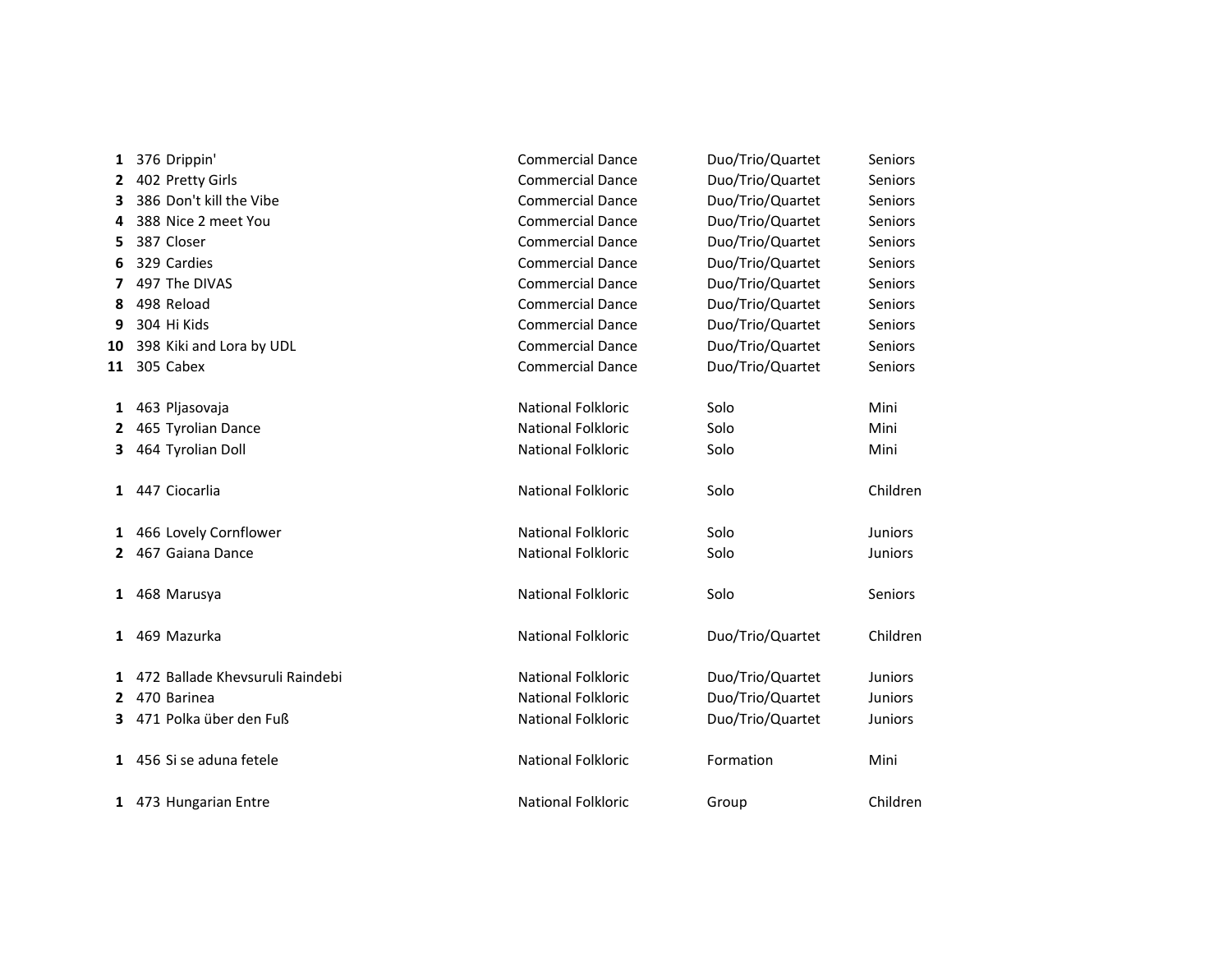|    | 1 475 Khorumi                | National Folkloric | Formation | Juniors        |
|----|------------------------------|--------------------|-----------|----------------|
|    | 1 474 Polish Ball            | National Folkloric | Group     | <b>Juniors</b> |
|    | 1 670 Hallelujah             | Lyrical            | Solo      | Mini           |
| 2  | 635 Dynasty                  | Lyrical            | Solo      | Mini           |
| з  | 588 Control                  | Lyrical            | Solo      | Mini           |
| 4  | 593 Wie schön du bist        | Lyrical            | Solo      | Mini           |
|    | 1 671 Happier                | Lyrical            | Solo      | Children       |
| 2  | 684 Wildflower               | Lyrical            | Solo      | Children       |
| 3  | 680 Somewhere only we know   | Lyrical            | Solo      | Children       |
| 4  | 590 Hold on                  | Lyrical            | Solo      | Children       |
| 5. | 589 Easy on me               | Lyrical            | Solo      | Children       |
|    | 1 548 Easy on me             | Lyrical            | Solo      | <b>Juniors</b> |
| 2  | 516 Patience                 | Lyrical            | Solo      | <b>Juniors</b> |
| 3  | 658 Trust me                 | Lyrical            | Solo      | <b>Juniors</b> |
| 4  | 552 Love Me Wrong            | Lyrical            | Solo      | <b>Juniors</b> |
|    | 5 630 Lovely                 | Lyrical            | Solo      | Juniors        |
| 6  | 551 Love Me Or Leave Me      | Lyrical            | Solo      | <b>Juniors</b> |
| 7  | 697 UNIVERSE FOR US          | Lyrical            | Solo      | <b>Juniors</b> |
| 8  | 628 Hold me while you wait   | Lyrical            | Solo      | <b>Juniors</b> |
| 9  | 623 why i love to dance?     | Lyrical            | Solo      | <b>Juniors</b> |
|    | 10 505 If No One Will Listen | Lyrical            | Solo      | <b>Juniors</b> |
|    | 10 524 Watch Me              | Lyrical            | Solo      | <b>Juniors</b> |
|    | 12 542 Every Little Thing    | Lyrical            | Solo      | Juniors        |
|    | 13 638 Will you?             | Lyrical            | Solo      | <b>Juniors</b> |
| 1  | 686 Once a Child             | Lyrical            | Solo      | Seniors        |
| 2  | 685 Instead                  | Lyrical            | Solo      | Seniors        |
| 3  | 553 Rise                     | Lyrical            | Solo      | <b>Seniors</b> |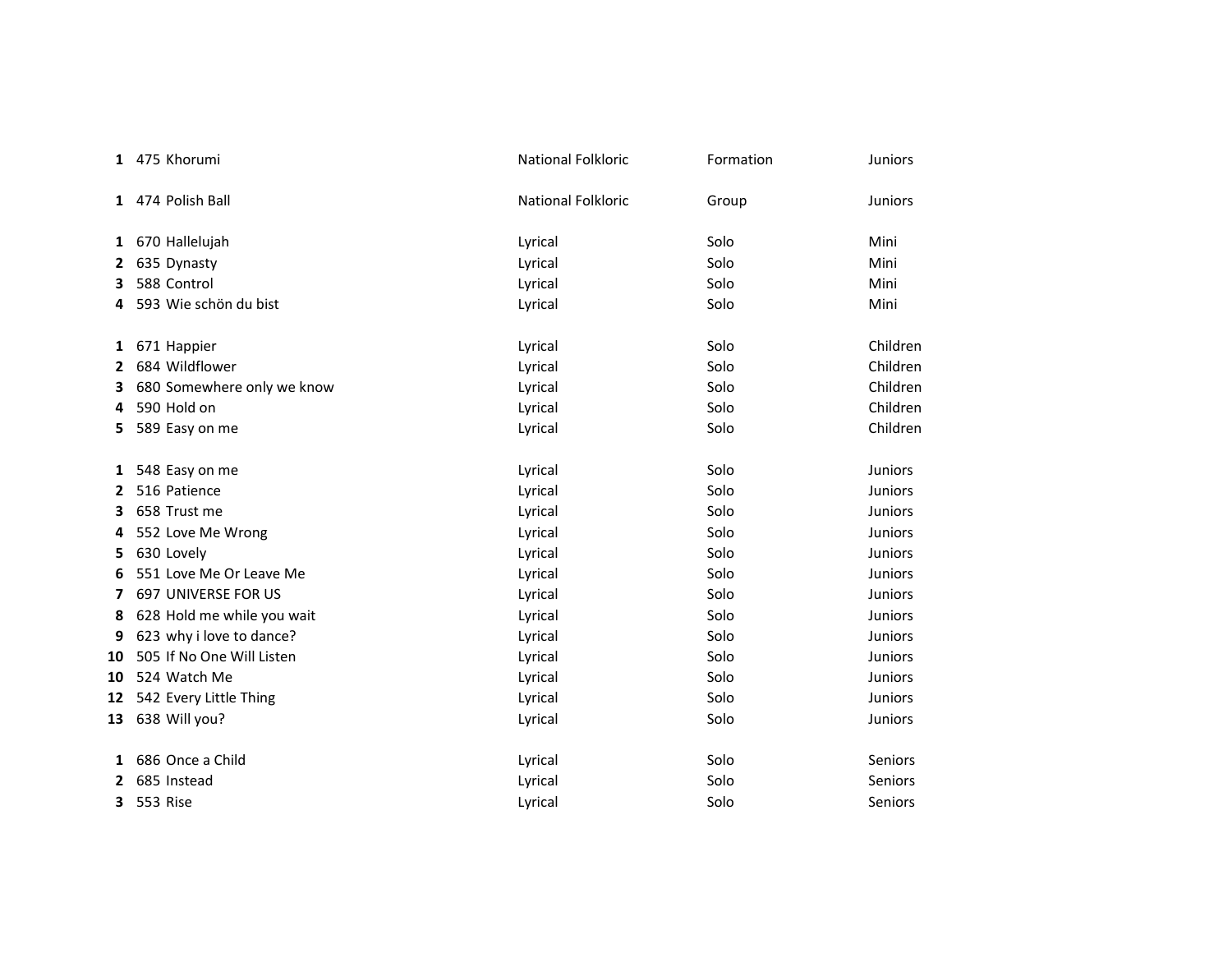| 556 You Will Be Found      | Lyrical                                             | Solo             | Seniors          |
|----------------------------|-----------------------------------------------------|------------------|------------------|
| 585 Always                 | Lyrical                                             | Solo             | Seniors          |
| 500 Even If                | Lyrical                                             | Solo             | Seniors          |
| 526 fighting for me        | Lyrical                                             | Solo             | Seniors          |
| 550 Sorry                  | Lyrical                                             | Solo             | Seniors          |
| 646 Daily Death            | Lyrical                                             | Solo             | Seniors          |
| 520 Ceux qui reverant      | Lyrical                                             | Solo             | Seniors          |
| 506 Already Gone           | Lyrical                                             | Solo             | Seniors          |
| 544 Head Above Water       | Lyrical                                             | Solo             | Seniors          |
| 632 Train wreck            | Lyrical                                             | Solo             | Seniors          |
| 543 First                  | Lyrical                                             | Solo             | Seniors          |
| 508 Lay Down               | Lyrical                                             | Solo             | Seniors          |
| 540 I will always love you | Lyrical                                             | Solo             | Seniors          |
| 622 Voila                  | Lyrical                                             | Solo             | Seniors          |
| 616 Easy                   | Lyrical                                             | Solo             | Seniors          |
| 700 La Vie En Rose         | Lyrical                                             | Solo             | Seniors          |
| 592 Turns to stone         | Lyrical                                             | Duo/Trio/Quartet | Mini             |
|                            | Lyrical                                             | Duo/Trio/Quartet | Children         |
|                            | Lyrical                                             | Duo/Trio/Quartet | Juniors          |
| 663 Guess I'm in love      | Lyrical                                             | Duo/Trio/Quartet | <b>Juniors</b>   |
| 637 Three Alone            | Lyrical                                             | Duo/Trio/Quartet | <b>Juniors</b>   |
| 688 Wir                    | Lyrical                                             | Duo/Trio/Quartet | <b>Juniors</b>   |
| 659 I lost a friend        | Lyrical                                             | Duo/Trio/Quartet | Juniors          |
| 504 False Confidence       | Lyrical                                             | Duo/Trio/Quartet | Juniors          |
| 545 Hold Me                |                                                     |                  | Seniors          |
| 555 Wait For You           | Lyrical                                             | Duo/Trio/Quartet | Seniors          |
| 656 Kockák                 | Lyrical                                             | Duo/Trio/Quartet | <b>Seniors</b>   |
| 657 Sosem elég             | Lyrical                                             | Duo/Trio/Quartet | Seniors          |
| 530 Together we are strong | Lyrical                                             | Duo/Trio/Quartet | Seniors          |
|                            | 1 636 Together<br>1 554 Somewhere Only We Know<br>1 | Lyrical          | Duo/Trio/Quartet |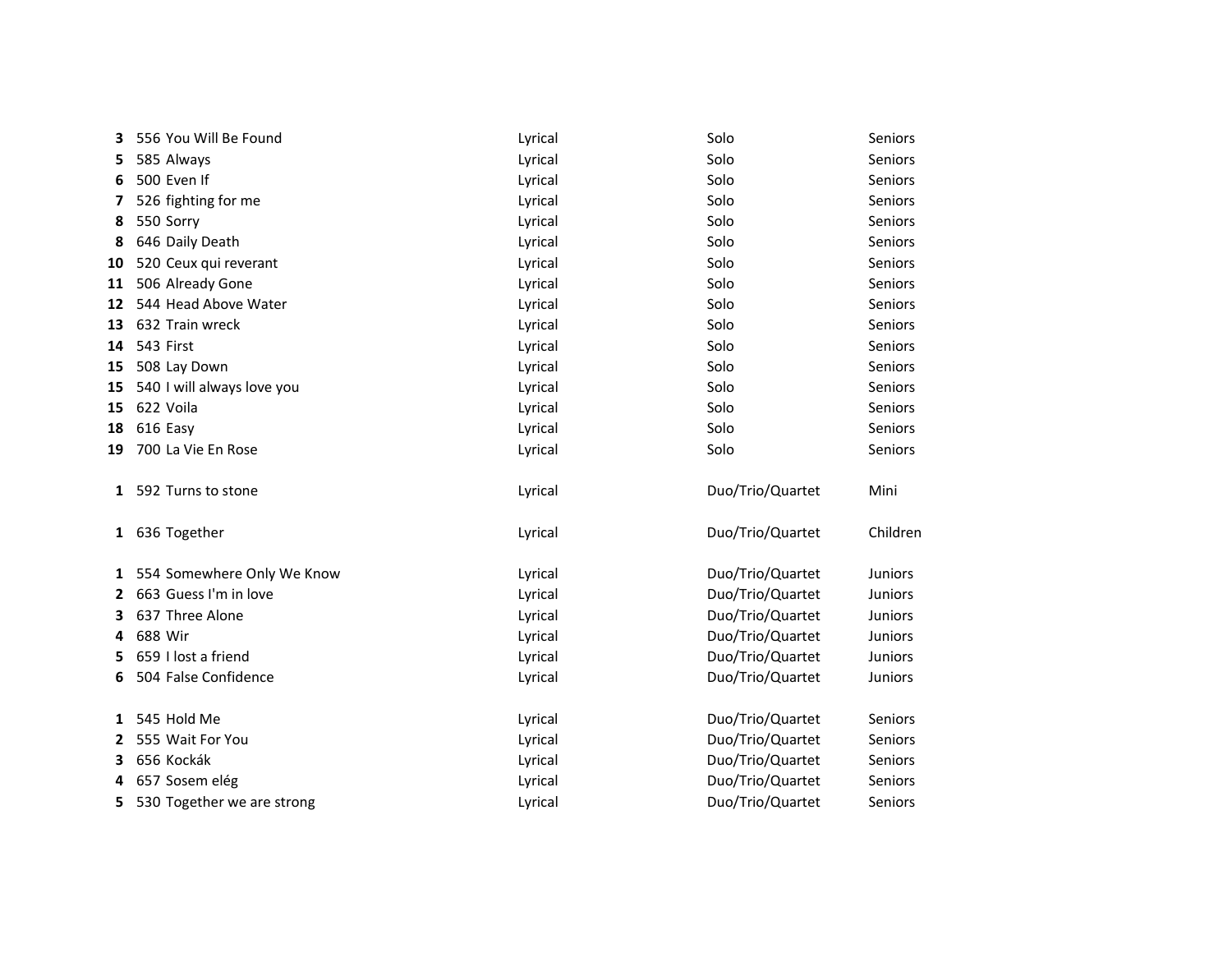| 6 | 652 Falling                            | Lyrical                | Duo/Trio/Quartet | Seniors        |
|---|----------------------------------------|------------------------|------------------|----------------|
|   | 7 564 Stole the Show                   | Lyrical                | Duo/Trio/Quartet | Seniors        |
|   |                                        |                        |                  |                |
|   | 1 674 Love in the small things         | Lyrical                | Group            | Children       |
| 2 | 541 You say i'm unbreakable            | Lyrical                | Group            | Children       |
| 3 | 669 Million stars                      | Lyrical                | Group            | Children       |
| 4 | 522 colors of the wind                 | Lyrical                | Group            | Children       |
| 5 | 507 Space Between                      | Lyrical                | Group            | Children       |
| 5 | 591 Hurts 2 B Human                    | Lyrical                | Group            | Children       |
| 7 | 499 Dream                              | Lyrical                | Group            | Children       |
|   |                                        |                        |                  |                |
| 1 | 557 Wherever You Will Go               | Lyrical                | Group            | <b>Juniors</b> |
| 2 | 624 Waves                              | Lyrical                | Group            | Juniors        |
| 3 | 690 Klangfarbe                         | Lyrical                | Group            | Juniors        |
| 4 | 576 Dream in the woods                 | Lyrical                | Group            | <b>Juniors</b> |
| 5 | 578 You are The reason                 | Lyrical                | Group            | <b>Juniors</b> |
| 6 | 514 Recovery                           | Lyrical                | Group            | <b>Juniors</b> |
| 7 | 518 Amazing seven - it's too late      | Lyrical                | Group            | Juniors        |
|   |                                        |                        |                  |                |
|   | 1 666 Post Scriptum                    | Lyrical                | Group            | Seniors        |
| 2 | 653 Bizalom                            | Lyrical                | Group            | Seniors        |
| 3 | 577 For mee                            | Lyrical                | Group            | Seniors        |
| 4 | 579 Falling apart                      | Lyrical                | Group            | Seniors        |
| 5 | 509 Always Remember                    | Lyrical                | Group            | Seniors        |
| 5 | 595 Missing You                        | Lyrical                | Group            | Seniors        |
|   | 7 625 It's always dark before the Dawn | Lyrical                | Group            | Seniors        |
|   |                                        |                        |                  |                |
|   | 1 673 Inner thoughts                   | Lyrical                | Formation        | Children       |
|   |                                        |                        |                  |                |
|   | 1 665 Never enough                     | Lyrical                | Formation        | Juniors        |
|   | 2 563 Never Enough                     | Lyrical                | Formation        | Juniors        |
|   | 1 602 Chorus Line                      | <b>Acrobatic Dance</b> | Solo             | <b>Juniors</b> |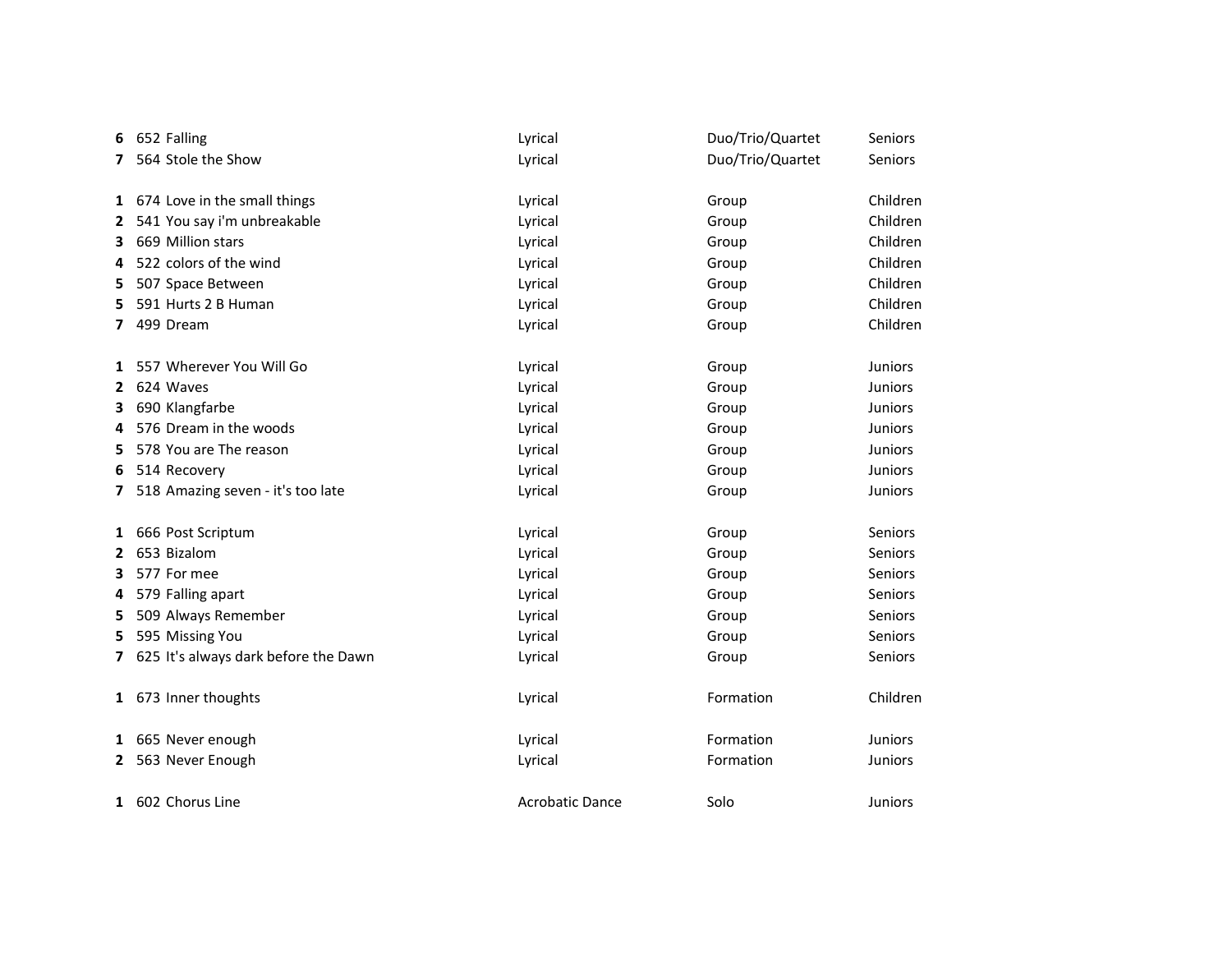| 2            | 654 Diótörő                         | <b>Acrobatic Dance</b> | Solo             | <b>Juniors</b> |
|--------------|-------------------------------------|------------------------|------------------|----------------|
| 3            | 701 Uptown Girl                     | <b>Acrobatic Dance</b> | Solo             | <b>Juniors</b> |
| 4            | 501 Game of Survival                | <b>Acrobatic Dance</b> | Solo             | <b>Juniors</b> |
| 5.           | 605 Game of Thrones                 | <b>Acrobatic Dance</b> | Solo             | <b>Juniors</b> |
|              | 1 698 Stealing The Map              | <b>Acrobatic Dance</b> | Solo             | Children       |
| $\mathbf{2}$ | 546 Cheshire Cat                    | <b>Acrobatic Dance</b> | Solo             | Children       |
|              | 3 681 Unstoppable                   | <b>Acrobatic Dance</b> | Solo             | Children       |
|              | 1 682 Run Girl Run                  | <b>Acrobatic Dance</b> | Solo             | Seniors        |
|              | 2 683 Dont Cry For Me ArgentinA     | <b>Acrobatic Dance</b> | Solo             | Seniors        |
| 3.           | 607 La Casa De Papel                | <b>Acrobatic Dance</b> | Solo             | Seniors        |
| 4            | 618 L'enfer                         | <b>Acrobatic Dance</b> | Solo             | Seniors        |
|              | 5 651 Arwen's Vigil                 | <b>Acrobatic Dance</b> | Solo             | Seniors        |
|              | 1 538 Iron Man                      | <b>Acrobatic Dance</b> | Duo/Trio/Quartet | <b>Juniors</b> |
| 1            | 606 Girls like me                   | <b>Acrobatic Dance</b> | Duo/Trio/Quartet | <b>Seniors</b> |
| 2            | 537 Americano                       | <b>Acrobatic Dance</b> | Duo/Trio/Quartet | Seniors        |
|              | 1 621 Arabian Nights                | <b>Acrobatic Dance</b> | Group            | Children       |
|              | 1 560 Broadway Banana               | <b>Musical Theatre</b> | Solo             | Mini           |
|              | 1 691 Black Bird                    | <b>Musical Theatre</b> | Solo             | Children       |
|              | 2 610 Revolting Children            | <b>Musical Theatre</b> | Solo             | Children       |
| 3            | 525 first time forever              | <b>Musical Theatre</b> | Solo             | Children       |
| 4            | 664 My new philosophy               | <b>Musical Theatre</b> | Solo             | Children       |
|              | 5 692 Business Of Love              | <b>Musical Theatre</b> | Solo             | Children       |
| 1            | 568 Rather be me                    | <b>Musical Theatre</b> | Solo             | <b>Juniors</b> |
|              | 2 608 Mary Poppins                  | <b>Musical Theatre</b> | Solo             | <b>Juniors</b> |
|              | 3 511 Legally Blond - What You Want | <b>Musical Theatre</b> | Solo             | <b>Juniors</b> |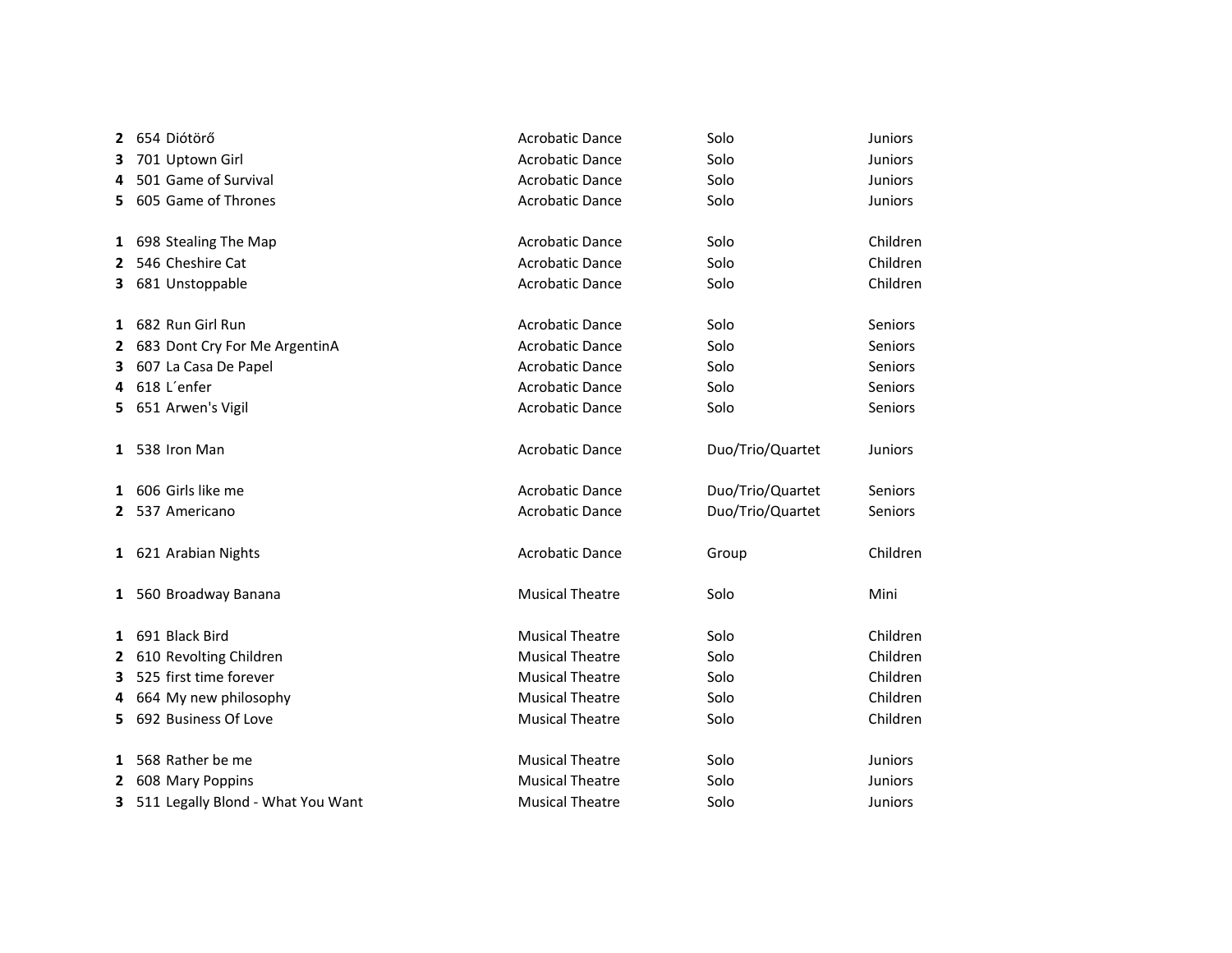| 4            | 523 Fame                            | <b>Musical Theatre</b> | Solo             | <b>Juniors</b> |
|--------------|-------------------------------------|------------------------|------------------|----------------|
| 5            | 519 Belle                           | <b>Musical Theatre</b> | Solo             | <b>Juniors</b> |
| 6            | 617 Big Spender                     | <b>Musical Theatre</b> | Solo             | <b>Juniors</b> |
|              | 7 609 Phantom of the Opera          | <b>Musical Theatre</b> | Solo             | <b>Juniors</b> |
|              | 8 699 My new Philosophy             | <b>Musical Theatre</b> | Solo             | Juniors        |
|              | 1 573 Roxie Hart                    | <b>Musical Theatre</b> | Solo             | Seniors        |
| 2            | 693 Good girl                       | <b>Musical Theatre</b> | Solo             | Seniors        |
| 3            | 510 In Love With You                | <b>Musical Theatre</b> | Solo             | Seniors        |
| 4            | 521 Burlesque                       | <b>Musical Theatre</b> | Solo             | Seniors        |
|              | 1 662 Ein Traum wird wahr           | <b>Musical Theatre</b> | Duo/Trio/Quartet | Mini           |
| 1            | 513 Nine to Five                    | <b>Musical Theatre</b> | Duo/Trio/Quartet | Juniors        |
|              | 2 575 The Muses                     | <b>Musical Theatre</b> | Duo/Trio/Quartet | <b>Juniors</b> |
|              | 1 567 Buenos Aires                  | <b>Musical Theatre</b> | Group            | Children       |
| $\mathbf{2}$ | 694 Beat Bugs - All We Need Is Love | <b>Musical Theatre</b> | Group            | Children       |
| 3.           | 604 Funny Girls                     | <b>Musical Theatre</b> | Group            | Children       |
| 4            | 503 Back to the 50's                | <b>Musical Theatre</b> | Group            | Children       |
|              | 1 612 Shoeless Joe                  | <b>Musical Theatre</b> | Group            | <b>Juniors</b> |
| 2            | 648 School of Rock                  | <b>Musical Theatre</b> | Group            | Juniors        |
| 3            | 569 Time to dance                   | <b>Musical Theatre</b> | Group            | <b>Juniors</b> |
| 4            | 571 Coffee Break                    | <b>Musical Theatre</b> | Group            | <b>Juniors</b> |
| 5            | 527 Hairspray                       | <b>Musical Theatre</b> | Group            | <b>Juniors</b> |
| 6            | 562 Omigod you guys                 | <b>Musical Theatre</b> | Group            | <b>Juniors</b> |
| 7            | 534 Divorce                         | <b>Musical Theatre</b> | Group            | <b>Juniors</b> |
| 1            | 536 Welcome to Wonderland           | <b>Musical Theatre</b> | Group            | Seniors        |
|              | 2 558 Hairspray                     | <b>Musical Theatre</b> | Group            | Seniors        |
| 3            | 572 Dirty Laundry                   | <b>Musical Theatre</b> | Group            | Seniors        |
| 4            | 587 Chicago                         | <b>Musical Theatre</b> | Group            | Seniors        |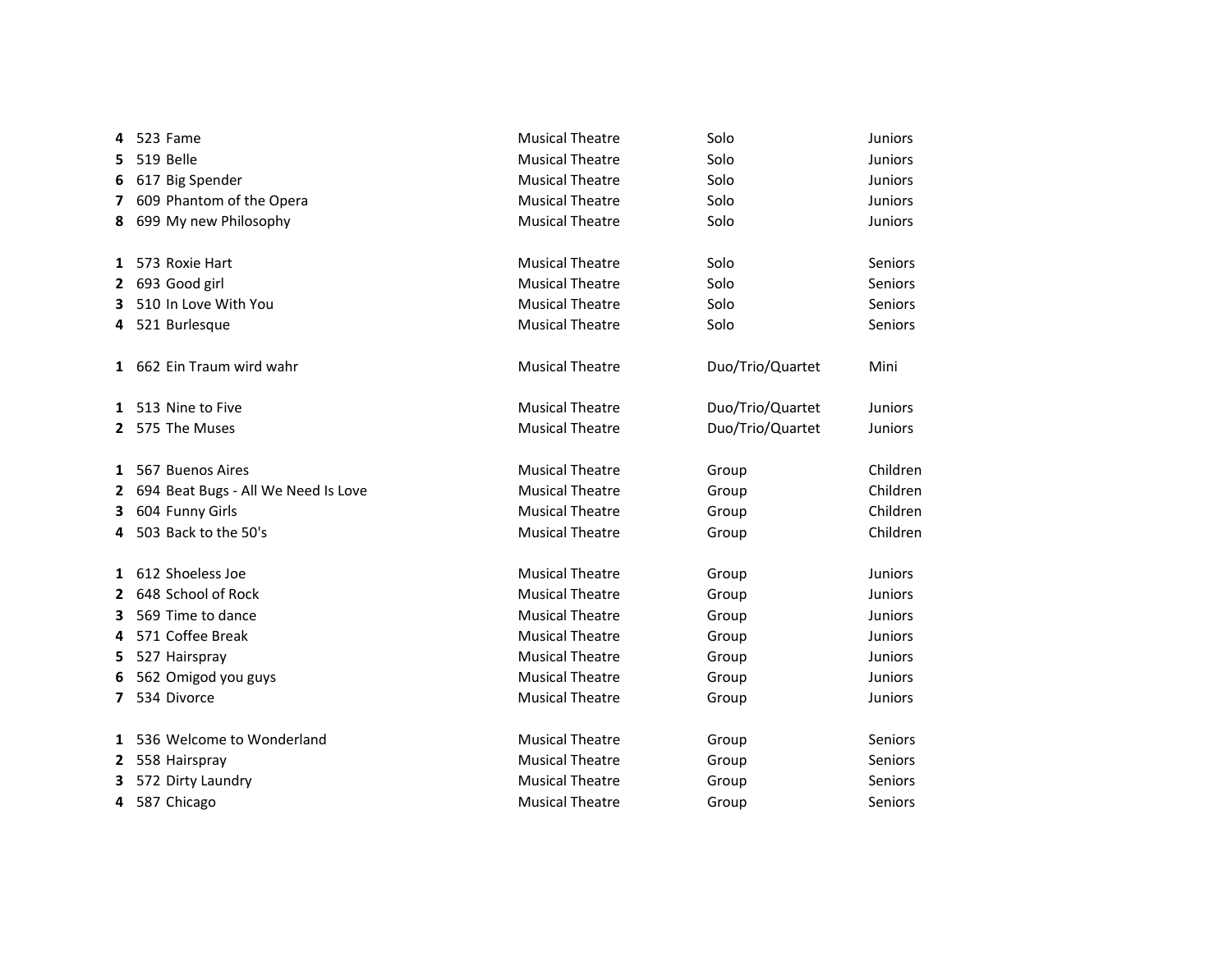| 5.           | 581 Le Jazz Hot               | <b>Musical Theatre</b>  | Group     | Seniors        |
|--------------|-------------------------------|-------------------------|-----------|----------------|
|              | 1 695 Freak Flag              | <b>Musical Theatre</b>  | Formation | Children       |
|              | 2 517 Annie                   | <b>Musical Theatre</b>  | Formation | Children       |
|              | 1 549 In the park             | <b>Musical Theatre</b>  | Formation | <b>Juniors</b> |
| $\mathbf{2}$ | 529 The Prom                  | <b>Musical Theatre</b>  | Formation | <b>Juniors</b> |
| 3            | 634 The Ball                  | <b>Musical Theatre</b>  | Formation | <b>Juniors</b> |
| 4            | 696 I'm Alive                 | <b>Musical Theatre</b>  | Formation | <b>Juniors</b> |
|              | 1 561 It's a Musical          | <b>Musical Theatre</b>  | Formation | <b>Seniors</b> |
| $\mathbf{2}$ | 547 Greatest musical show     | <b>Musical Theatre</b>  | Formation | Seniors        |
| 3            | 570 When I Kissed the Teacher | <b>Musical Theatre</b>  | Formation | Seniors        |
|              | 4 528 its raining men         | <b>Musical Theatre</b>  | Formation | <b>Seniors</b> |
|              | 1 598 Back In Time            | <b>Commercial Dance</b> | Group     | Mini           |
|              | 1 603 Spice up your life      | <b>Commercial Dance</b> | Group     | Children       |
| $\mathbf{2}$ | 600 Sweep                     | <b>Commercial Dance</b> | Group     | Children       |
| 3            | 533 Put your Sneakers on      | <b>Commercial Dance</b> | Group     | Children       |
| 4            | 677 SHORTIES by T-Dance       | <b>Commercial Dance</b> | Group     | Children       |
| 5.           | 643 Firework                  | <b>Commercial Dance</b> | Group     | Children       |
| 6            | 614 G-Pow Pow                 | <b>Commercial Dance</b> | Group     | Children       |
| 7            | 675 Mix Comercial             | <b>Commercial Dance</b> | Group     | Children       |
| 8            | 586 Calabria                  | <b>Commercial Dance</b> | Group     | Children       |
|              | 1 655 Dream Team              | <b>Commercial Dance</b> | Group     | Juniors        |
| 2            | 502 ATTENTION                 | <b>Commercial Dance</b> | Group     | <b>Juniors</b> |
| 3            | 594 Amber                     | <b>Commercial Dance</b> | Group     | <b>Juniors</b> |
| 4            | 649 Something Brand New       | <b>Commercial Dance</b> | Group     | <b>Juniors</b> |
| 5.           | 668 FEEL TOP                  | <b>Commercial Dance</b> | Group     | <b>Juniors</b> |
| 6            | 512 mash up                   | <b>Commercial Dance</b> | Group     | <b>Juniors</b> |
| 6            | 599 One Drop                  | <b>Commercial Dance</b> | Group     | <b>Juniors</b> |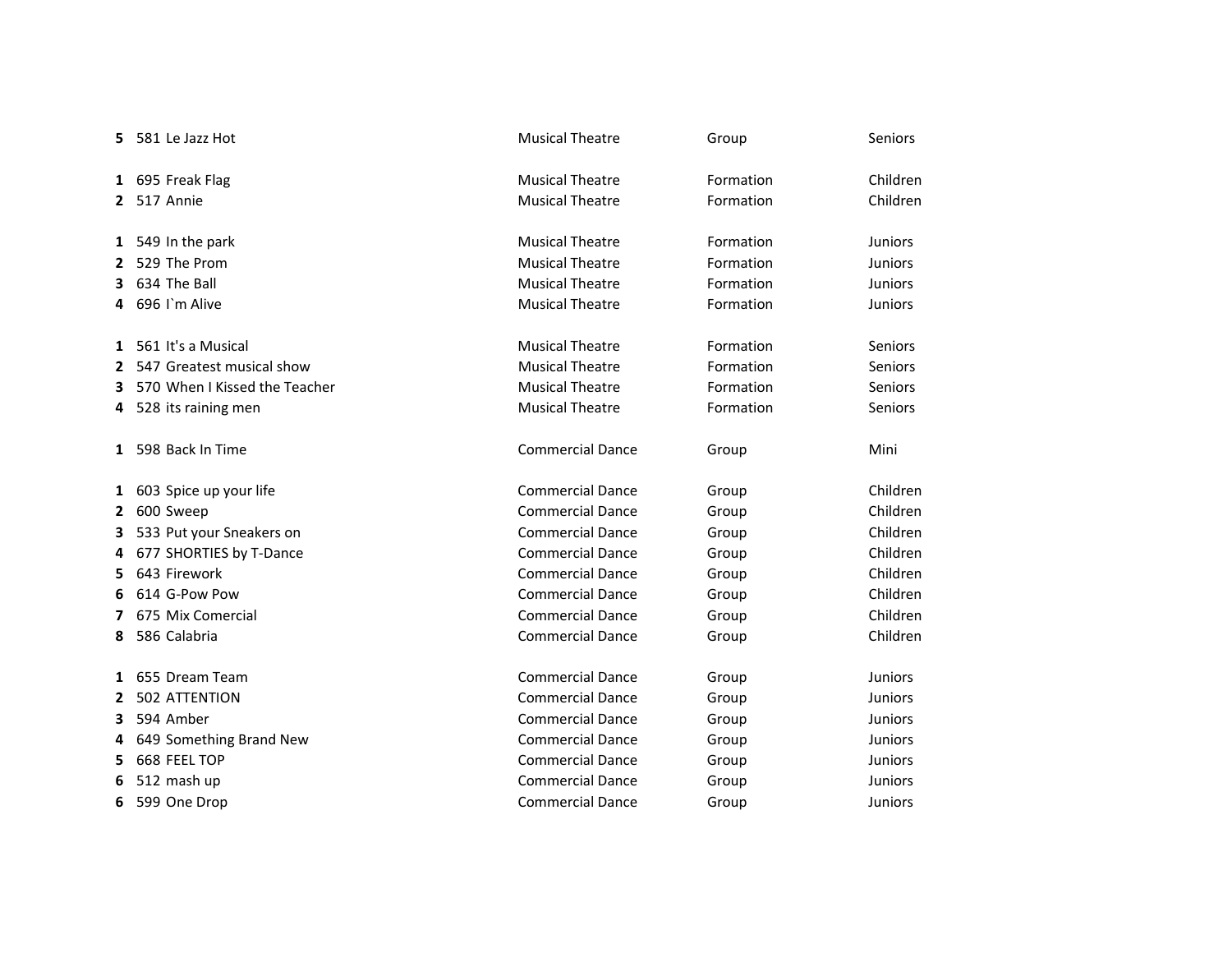| 8            | 532 Bombayeh                             | <b>Commercial Dance</b> | Group     | <b>Juniors</b> |
|--------------|------------------------------------------|-------------------------|-----------|----------------|
| 8            | 583 Iggy                                 | <b>Commercial Dance</b> | Group     | <b>Juniors</b> |
| 10           | 597 Rumors                               | <b>Commercial Dance</b> | Group     | <b>Juniors</b> |
|              | 11 615 G-Star                            | <b>Commercial Dance</b> | Group     | <b>Juniors</b> |
| 1            | 515 Queen B                              | <b>Commercial Dance</b> | Group     | Seniors        |
| $\mathbf{2}$ | 619 about:us                             | <b>Commercial Dance</b> | Group     | <b>Seniors</b> |
| 3            | 626 School Boyz                          | <b>Commercial Dance</b> | Group     | <b>Seniors</b> |
|              | 582 Get your freak on                    | <b>Commercial Dance</b> | Group     | Seniors        |
| 5.           | 640 Oh!                                  | <b>Commercial Dance</b> | Group     | Seniors        |
| 5.           | 650 Harem                                | <b>Commercial Dance</b> | Group     | <b>Seniors</b> |
| 5            | 660 One Spirit                           | <b>Commercial Dance</b> | Group     | Seniors        |
| 8            | 645 Swine                                | <b>Commercial Dance</b> | Group     | Seniors        |
| 9            | 559 Uno go down deh to Cartier           | <b>Commercial Dance</b> | Group     | Seniors        |
| 9            | 574 Shake that thing                     | <b>Commercial Dance</b> | Group     | <b>Seniors</b> |
|              | 11 531 16 shots                          | <b>Commercial Dance</b> | Group     | <b>Seniors</b> |
| 12           | 627 Watch out for that!                  | <b>Commercial Dance</b> | Group     | <b>Seniors</b> |
| 13           | 535 MiLF                                 | <b>Commercial Dance</b> | Group     | <b>Seniors</b> |
|              | 1 641 Levitating                         | <b>Commercial Dance</b> | Formation | Children       |
|              | 2 678 SOLDIERS by T-Dance WARRIORS       | <b>Commercial Dance</b> | Formation | Children       |
| 1            | 539 We don't need press                  | <b>Commercial Dance</b> | Formation | <b>Juniors</b> |
| 2            | 647 Werk it                              | <b>Commercial Dance</b> | Formation | <b>Juniors</b> |
| 3            | 565 Amicitia                             | <b>Commercial Dance</b> | Formation | Juniors        |
| 4            | 676 LEGENDS OF TOMORROW by T-Dance SQUAD | <b>Commercial Dance</b> | Formation | <b>Juniors</b> |
| 5.           | 601 MTV SHOW                             | <b>Commercial Dance</b> | Formation | <b>Juniors</b> |
| 6            | 613 Malvis!                              | <b>Commercial Dance</b> | Formation | <b>Juniors</b> |
| 7            | 596 One Union                            | <b>Commercial Dance</b> | Formation | <b>Juniors</b> |
| 8            | 620 Riot Girls                           | <b>Commercial Dance</b> | Formation | <b>Juniors</b> |
| 8            | 679 RUN IT                               | <b>Commercial Dance</b> | Formation | <b>Juniors</b> |
| 10           | 667 FEEL THE BEST                        | <b>Commercial Dance</b> | Formation | <b>Juniors</b> |
|              | 11 661 DO YOU?                           | <b>Commercial Dance</b> | Formation | <b>Juniors</b> |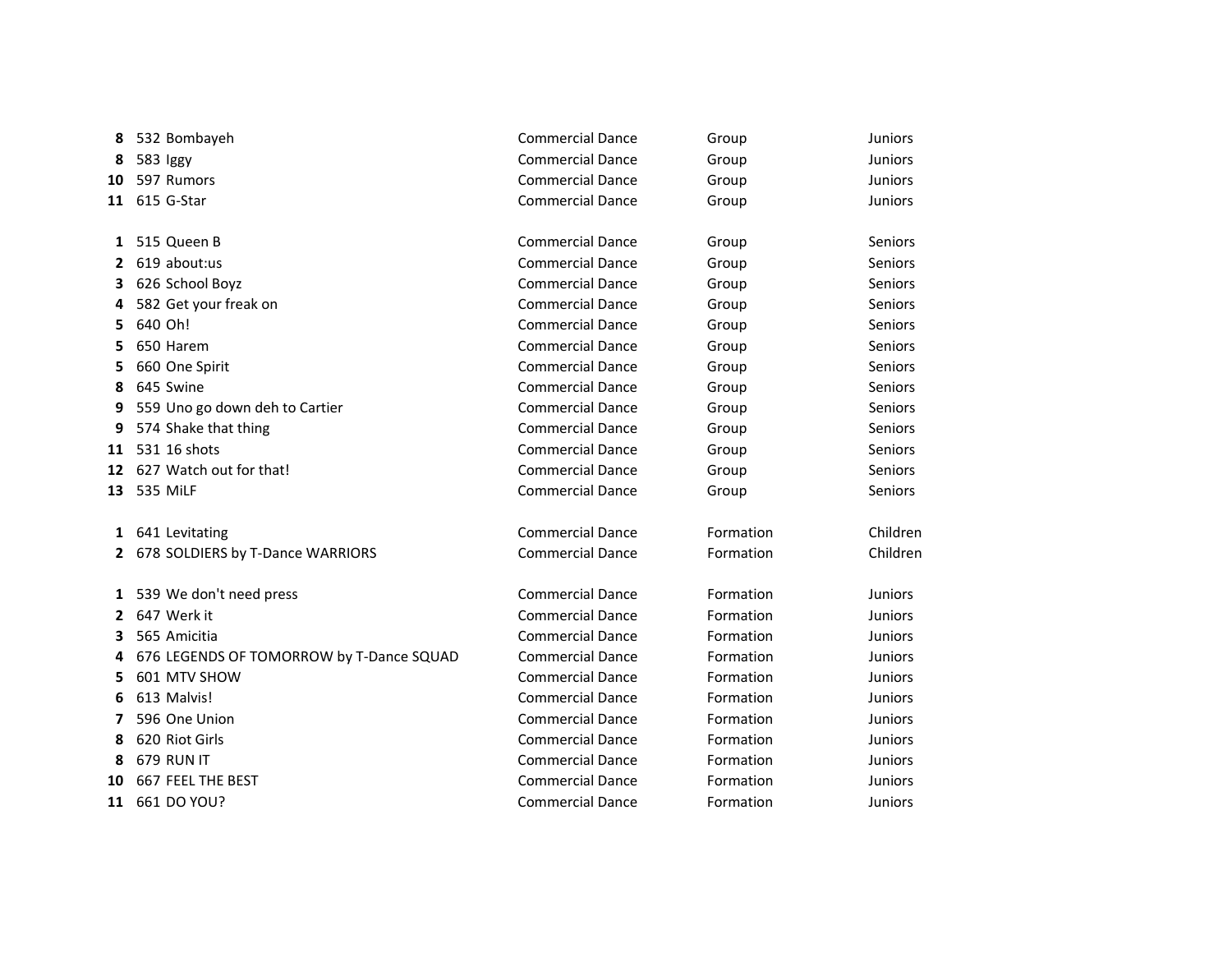|   | 12 644 Single Ladies                      | <b>Commercial Dance</b>  | Formation        | Juniors        |
|---|-------------------------------------------|--------------------------|------------------|----------------|
|   | 1 580 Bad Guy                             | <b>Commercial Dance</b>  | Formation        | Seniors        |
|   | 2 639 Women's Selection                   | <b>Commercial Dance</b>  | Formation        | Seniors        |
|   | 3 566 Nostalgia                           | <b>Commercial Dance</b>  | Formation        | Seniors        |
| 4 | 642 Cold Blooded                          | <b>Commercial Dance</b>  | Formation        | Seniors        |
|   | 1 724 Kitri act 3                         | Ballet - F               | Solo             | Children       |
| 2 | 723 Variation Of Amour                    | Ballet - F               | Solo             | Children       |
|   | 3 704 Fairy Variation                     | Ballet - F               | Solo             | Children       |
|   | 1 730 Spanish Dance from Swan Lake        | Ballet - F               | Solo             | Juniors        |
|   | 1 711 Don Quichote                        | Ballet - F               | Solo             | Seniors        |
|   | 2 721 La Bayadère - Act II Nikiya's Death | Ballet - F               | Solo             | Seniors        |
|   | 1 725 Ocean and Pearls                    | <b>Ballet</b>            | Duo/Trio/Quartet | Mini           |
|   | 1 726 Classical Duet                      | <b>Ballet</b>            | Duo/Trio/Quartet | <b>Juniors</b> |
|   | 2 727 Harlequin Dance                     | <b>Ballet</b>            | Duo/Trio/Quartet | <b>Juniors</b> |
|   | 1 713 Bayadera - Djevojka s vrčem         | <b>Ballet</b>            | Duo/Trio/Quartet | Seniors        |
|   | 1 728 Puppenmarsch                        | <b>Ballet</b>            | Group            | Mini           |
|   | 1 714 Don Quijote - Seguidilla            | <b>Ballet</b>            | Group            | <b>Juniors</b> |
|   | 2 729 in the flow                         | <b>Ballet</b>            | Group            | <b>Juniors</b> |
|   | 1 715 Nutcracker - Arabian dance          | <b>Ballet</b>            | Formation        | Juniors        |
|   | 1 731 Ave Maria                           | <b>Production Number</b> | Solo             | Children       |
|   | 1 719 Machika                             | <b>Production Number</b> | Group            | Children       |